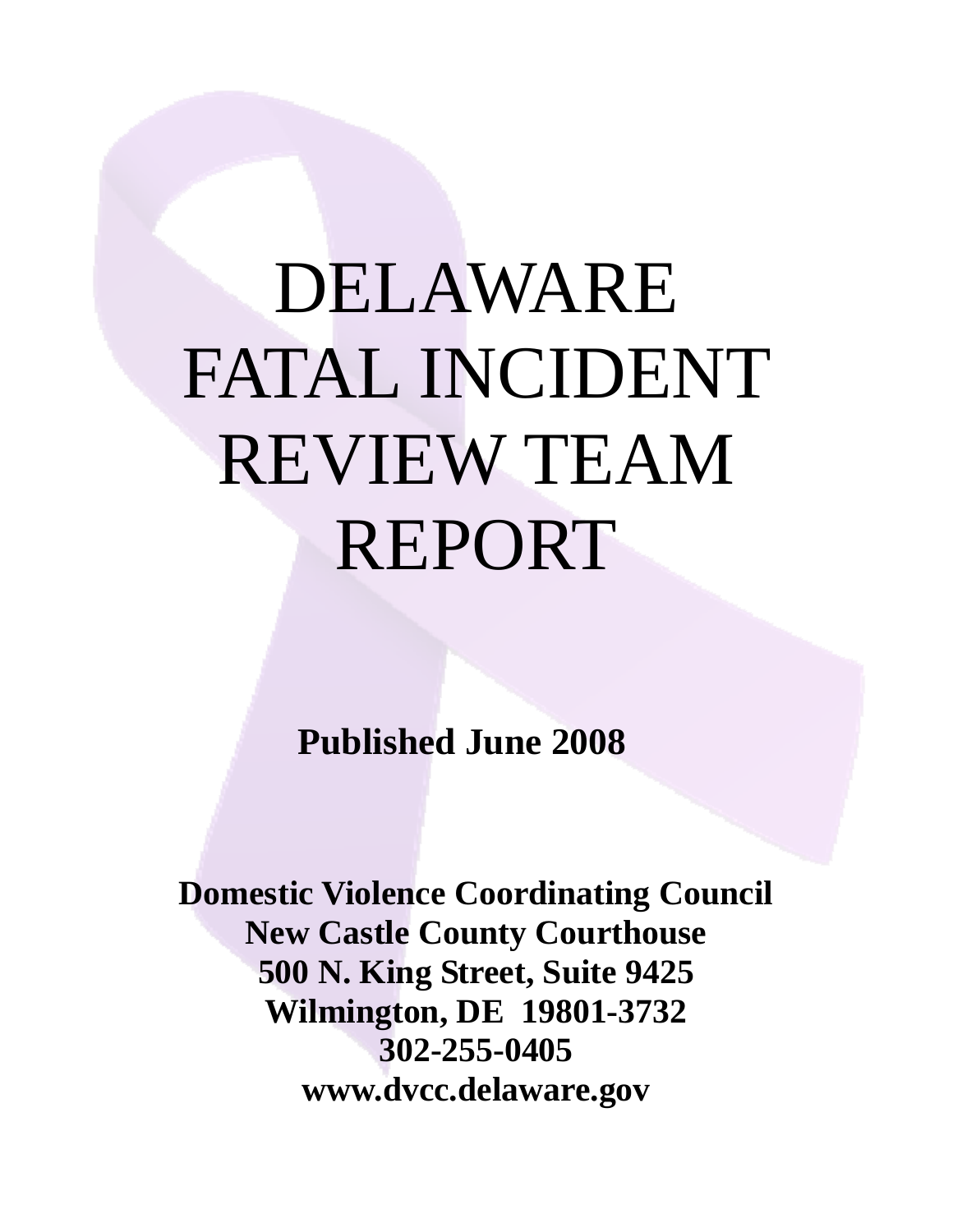# The History of the Purple Ribbon

The Battered Women's Movement twenty-two years ago designated the Purple Ribbon as the emblem that represents countless lives lost to domestic violence. The explanations of why the Movement chose this color and when the formal use of the ribbon became widespread are various. However, one narration, believed by many, is as follows:

"There was a woman from the Midwest in the 1980's, who had left her abusive relationship and had worked her way to being a director of the battered women's program in her community. Her batterer was in jail, but he had been released on a temporary furlough. During his release, he crossed state lines and found her and killed her in her home. The woman's name was Lisa Bianco, and she was loved and sorely missed by those who knew her. Her friends and family wanted to remember the life of this beloved woman and chose to wear her favorite color in her honor - the color purple."

This tragic and unfortunate incident led to the Purple Ribbon's unofficial use by domestic violence advocates before any awareness campaign ever existed.

From small beginnings are borne great fruits, and this is very much the case with the Purple Ribbon. At the beginning, scant numbers of communities used the Purple Ribbon to support the victims of domestic violence and their families. Today its widespread use has propelled the visibility of the movement to end domestic violence - regardless of age, gender identity, religion, race, ethnicity, nationality, income, or education.

Importantly, it shattered the silence about domestic violence, family violence, and violence in society. The message that the Ribbon puts into words is that domestic violence should be and must be stamped out of our global culture. Its presence in homes, churches, schools, workplaces and communities helps empower the message behind the Ribbon. In speaking for victims, survivors, and families, the Purple Ribbon ultimately represents the undying commitment of many women and men not to let those deaths and abuses continue.<sup>1</sup>

<sup>&</sup>lt;sup>1</sup> Mountain Times, "October is Domestic Violence Awareness Month" October 2004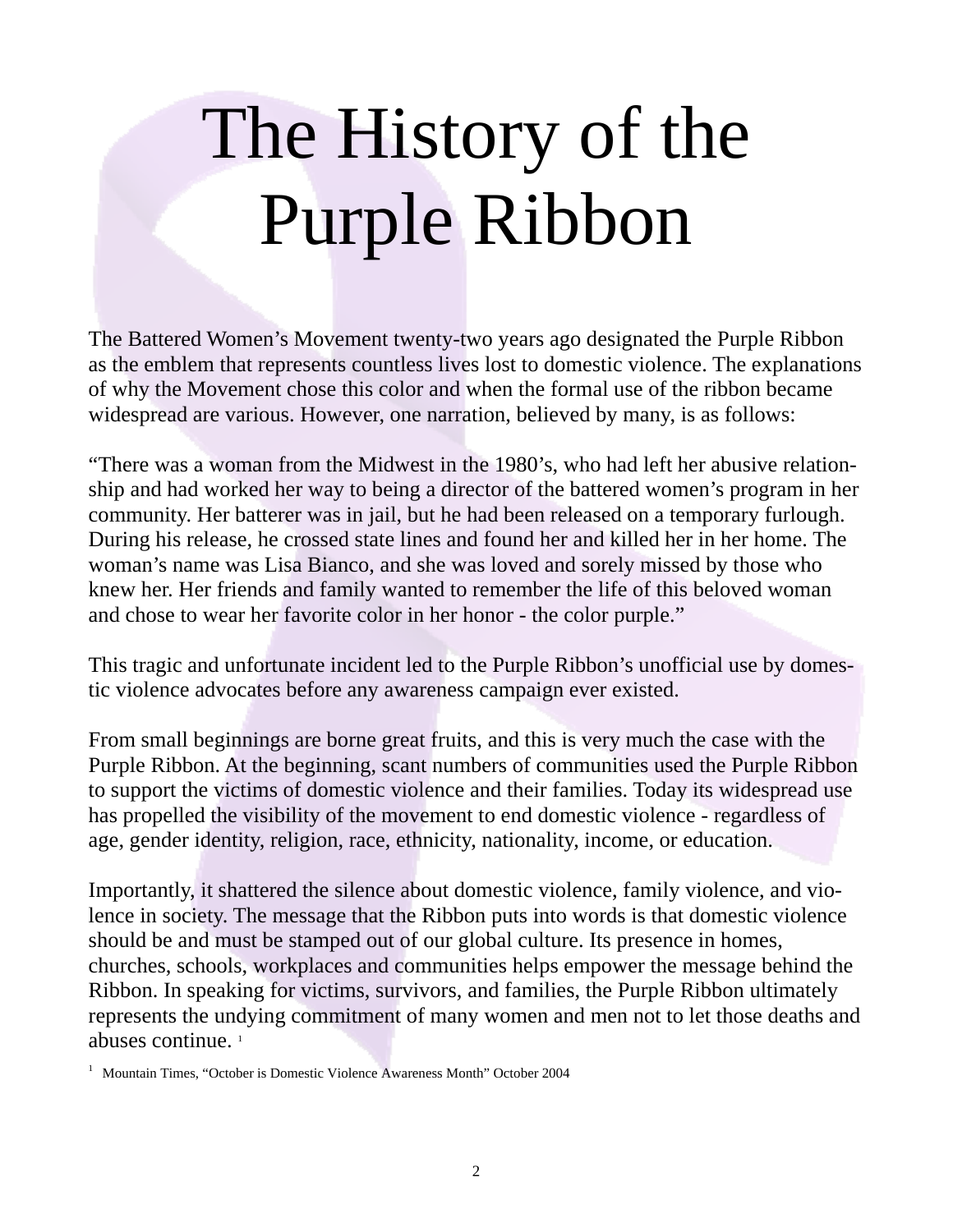# Table of Contents

| Introduction                                                    | 2              |
|-----------------------------------------------------------------|----------------|
| Membership                                                      | 3              |
| <b>Review Team Members and Participants</b>                     | $\overline{4}$ |
| <b>Review Team Process</b>                                      | 5              |
| <b>Confidentiality Requirements</b>                             | 6              |
| DV Pin Map                                                      | 7              |
| Impact of DV on Children                                        | $8-9$          |
| <b>Intimate Partner Victim Demographics</b>                     | $10-15$        |
| Intimate Partners Attempting to Leave/End Relationship Data     | 16             |
| Protection From Abuse Orders (PFA) Data                         | 17             |
| <b>Intimate Partner Perpetrator Demographics</b>                | 18-19          |
| Murder/Suicide Data                                             | $20 - 21$      |
| Non-Intimate Partner Victim Demographics                        | 22-27          |
| Non-Intimate Partner Perpetrator Demographics                   | 28-29          |
| DV Related Suicides/Undetermined Deaths Data                    | $30 - 33$      |
| 2007 Responses to Recommendations for Improving System Response | 34-48          |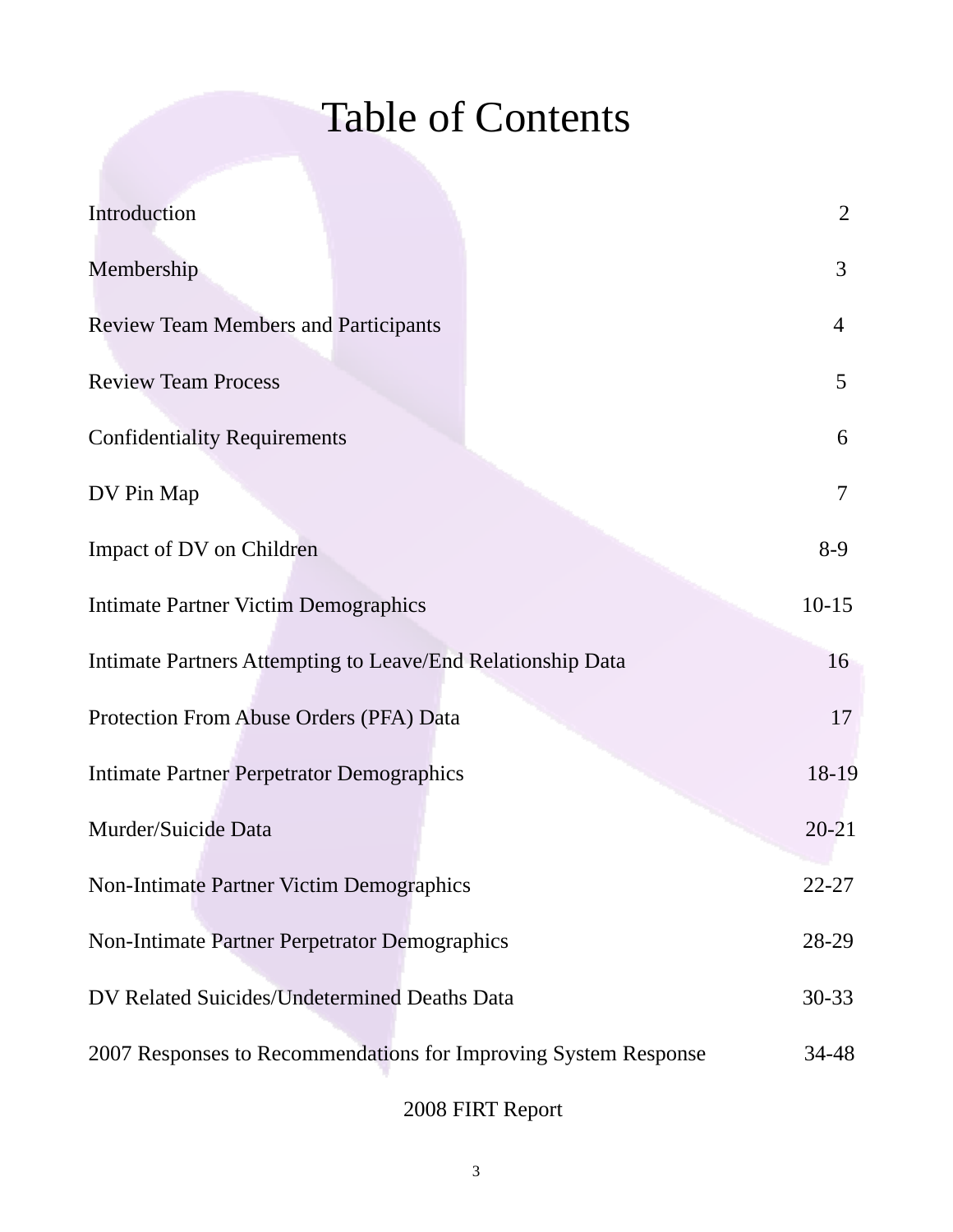

### Introduction

In June 1996, Governor Thomas R. Carper signed into law the Domestic Violence Fatal Incident Review Act.

Domestic violence continues to be a devastating problem and deaths resulting from this crime are the ultimate acts of abuse. The Domestic Violence Coordinating Council's Fatal Incident Review Team's ultimate purpose is to review domestic violence fatalities and try to reduce these deaths in the future.

The Review Team members are dedicated professionals who conduct system audits of State agencies and private organizations that had contact with the deceased victim and/or the alleged perpetrator to assess the system's response.

In 2007, the Domestic Violence Coordinating Council (DVCC) records indicate there were 10 domestic violence fatal incident cases, resulting in 10 deaths. In some of these cases the victims had taken steps to protect themselves and/or their families from their abusive partner. Despite their efforts, some victims and/or friends died from the abusive perpetrator.

Although the domestic violence fatality reviews are retrospective in nature, their purpose is prospective. The reviews focus on identifying trends, patterns and obstacles in services, assessing agency interventions, and, most importantly, developing practical recommendations aimed at improving the system and preventing future injury and death.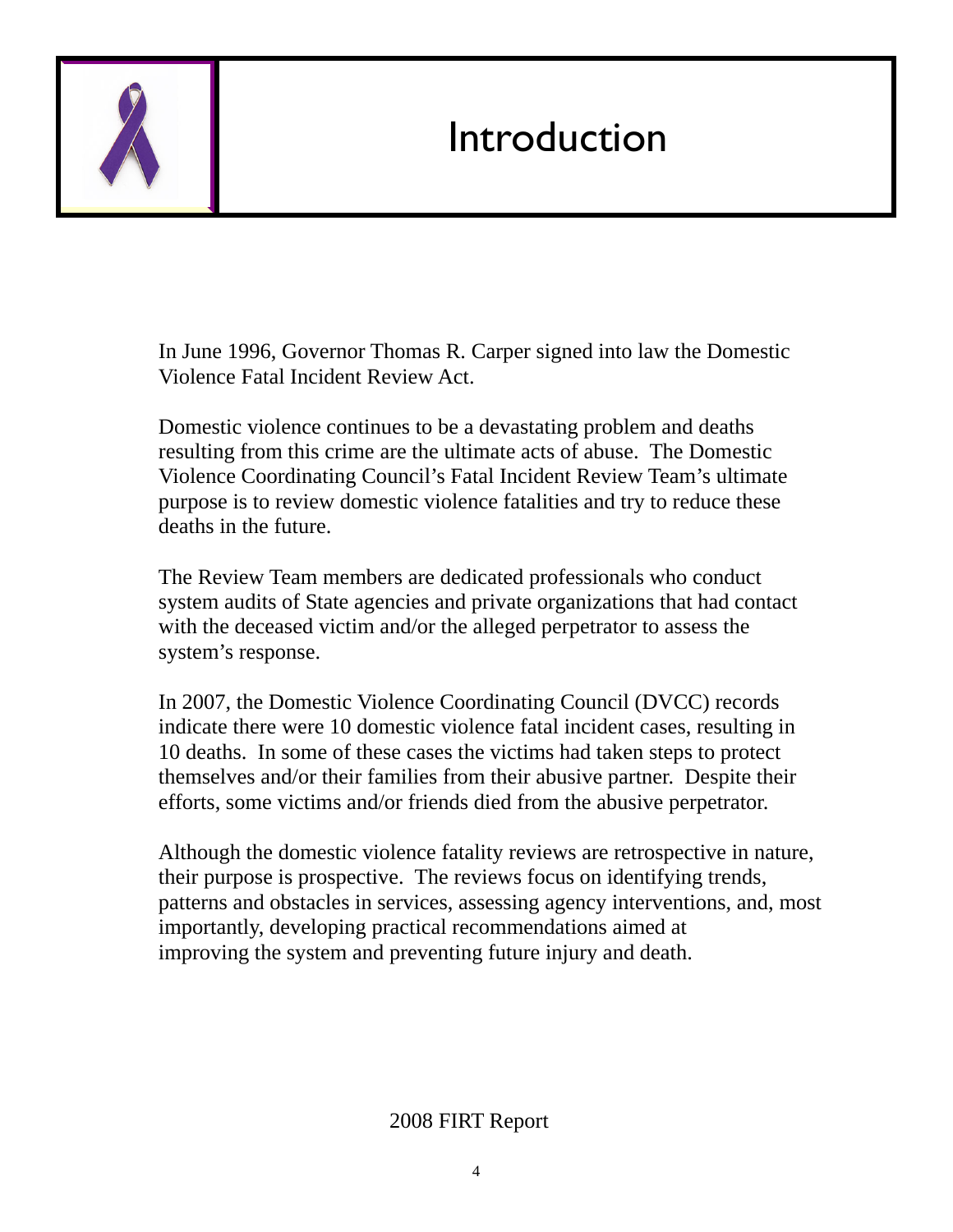### Membership



Membership on the Fatal Incident Review Team is by statute (13 Del. C. Section §2105) and includes the following core members or their designee:

**Co-Chairs – two members of the Domestic Violence Coordinating Council elected by the Council Attorney General Director of the Division of Family Services Chief Judge of Family Court Chair of the Domestic Violence Task Force Secretary of the Department of Education Chief Magistrate of the Justice of the Peace Courts Director of the Division of Substance Abuse and Mental Health Law Enforcement officer to be appointed by the Delaware Police Chiefs' Council** 

The Review Team also invites other relevant persons to serve on an ad hoc basis and participate as full members of the Team when it is determined that they possess pertinent information in a particular case. These ad hoc members have included, but are not limited to, private attorneys, public defenders, probation and parole, therapists, victim service workers, caseworkers, and representatives of other relevant agencies.

Team members (or their designee) are responsible for providing information maintained by their agency or discipline which is specific to the case under review. Team members also serve as a resource by providing general information regarding their agency or discipline; such as, explanation of legal issues, types of services available for victims, or overview of court procedures.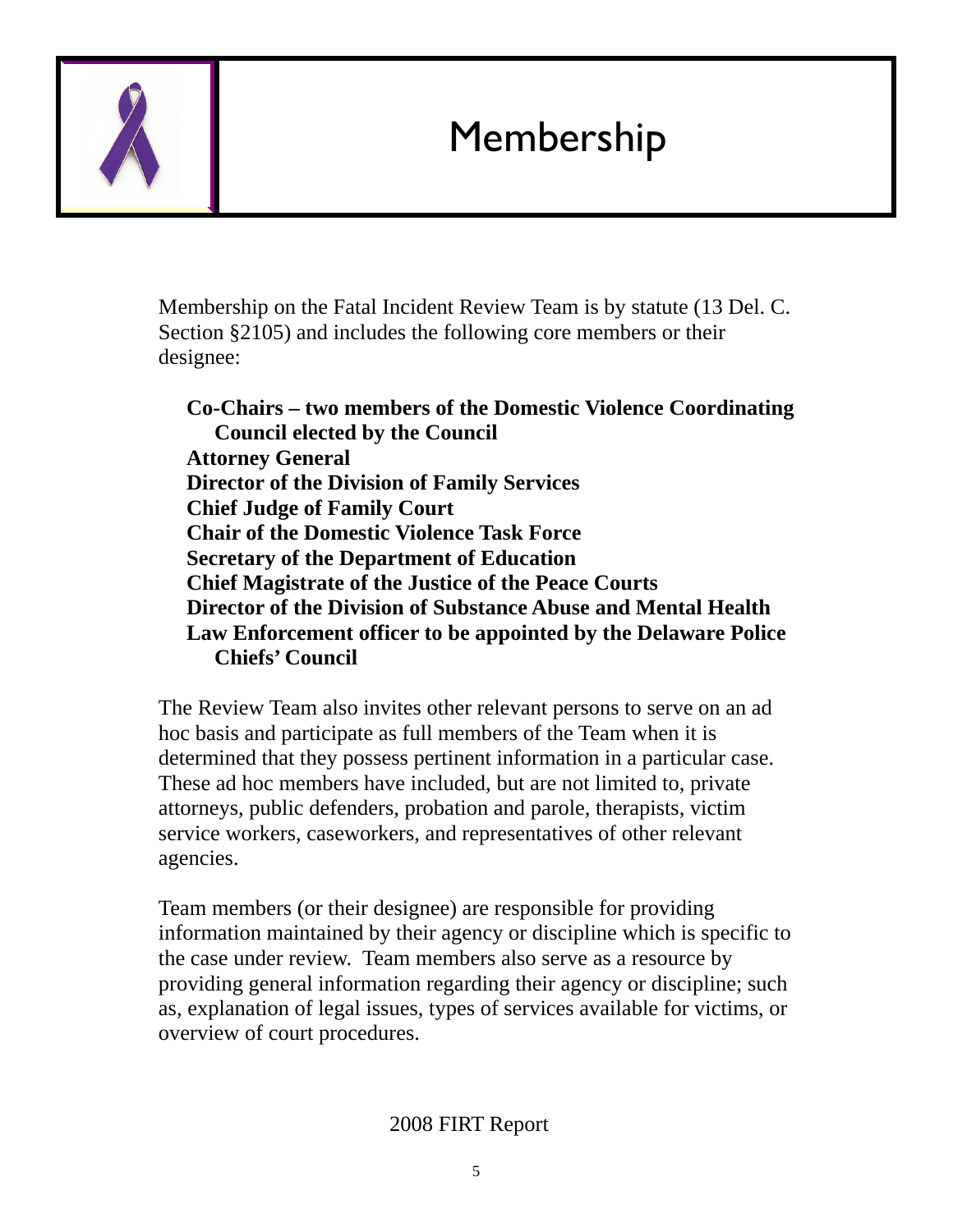

### Review Team Members & Participants

#### Co-Chairs

**Honorable Vincent J. Poppiti,** Domestic Violence Coordinating Council **Dana Harrington Conner,** Domestic Violence Coordinating Council

#### Members and Participants

**Honorable Joseph R. Biden,** Attorney General **Carlyse V. Giddins,** Director, Division of Family Services, Department of Services for Children, Youth and Their Families **Honorable Chandlee Johnson Kuhn,** Chief Judge Family Court **Mary Davis,** Chair, Domestic Violence Task Force **Valerie A. Woodruff,** Secretary of the Department of Education **Honorable Alan Davis,** Chief Magistrate Justice of the Peace Courts **Renata J. Henry,** Director of the Division of Substance Abuse and Mental Health **Chief Michael Capriglione,** Delaware Police Chiefs' Council **Maria Knoll,** Attorney General's Office **Leann Summa,** Family Court **Alan Grinstead,** Probation and Parole/Dept. of Correction **Joseph Paesani,** Department of Correction **Sgt. Randy Fisher,** Delaware State Police **Sgt. Patricia Davies,** New Castle County Police **Det. Anthony Harris,** Wilmington Police Department **Linda Shannon,** Division of Family Services **Anna Lewis,** Justice of the Peace Courts **Lynda Lord,** Division of Health and Social Services **Cindy Mercer,** Child, Inc., Domestic Violence Shelter **Debbie Reed,** Delaware State Police, Victim Services **Elaine Aviola,** New Castle County Police, Victim Services **Stephanie Rensch,** Wilmington Police, Victim Services **Kathy Goldsmith,** Department of Education

#### Staff

**Laura Giles,** Domestic Violence Coordinating Council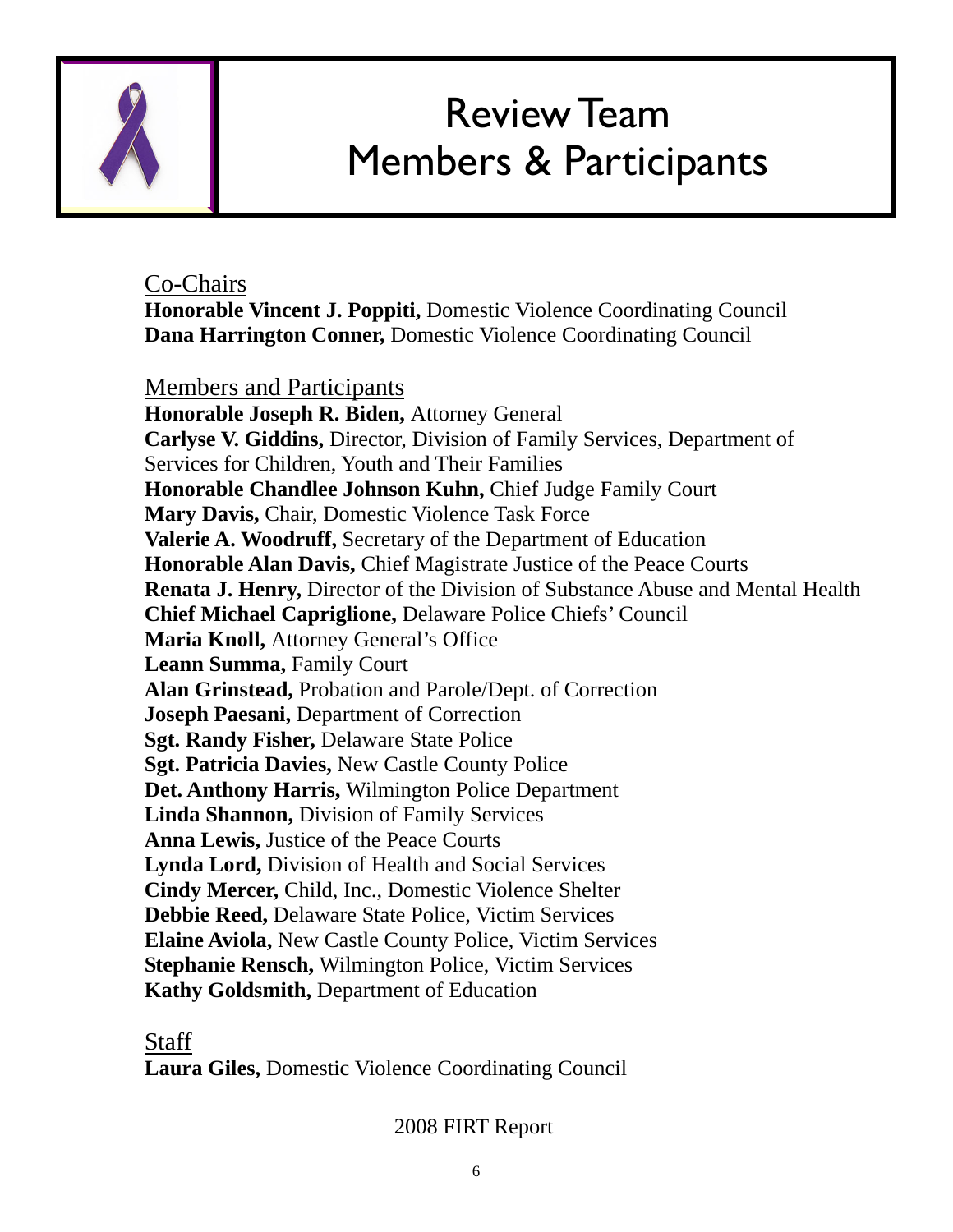

### Review Team Process

In an attempt to ensure that no domestic violence fatality escapes review, the Fatal Incident Review Team has adapted the following broad definition of domestic violence, which is similar to the definition used by the Department of Justice.

*Domestic Violence is any abusive act between family members, husband and wife, ex-husband and wife, intimate cohabitants, former intimate cohabitants, dating couples, and former dating couples. Abusive acts include physical, sexual, and emotional abuse, threats of abuse, and destruction of property. Domestic violence shall also include abusive acts in which an individual who has a relationship with the domestic violence victim is killed as a result of the offender's actions. The offender and victim in a domestic violence case may be of the same sex. The death of a minor will only be reviewed where the minor's parents or guardians were involved in an abusive relationship and the minor's death is directly related to that abuse.* 

The Review Team meets monthly; however, no case may be reviewed until prosecution is completed in criminal cases and authorized by the Attorney General's Office. During a review, each team member completes a data sheet providing information regarding his/her agency's contact with the victim and/or perpetrator. Members also provide any documents maintained by their agency concerning a particular case to staff prior to the review. Staff then reviews all documents and provides the team with a time line of events. In addition, staff provides copies of each participating agency's documents which are available one hour prior to the meeting for review by panel members. Files are confidential and therefore cannot be distributed.

The information contained in this report represents cumulative data collected from 78 case reviews, which occurred over a period of 11 years. The fatality cases contained in this report occurred between 1996 and 2007. However, since cases cannot be reviewed until prosecution is completed, not all of the cases that occurred between 1996 and 2007 appear in this report (13 Del. C. Section § 2105).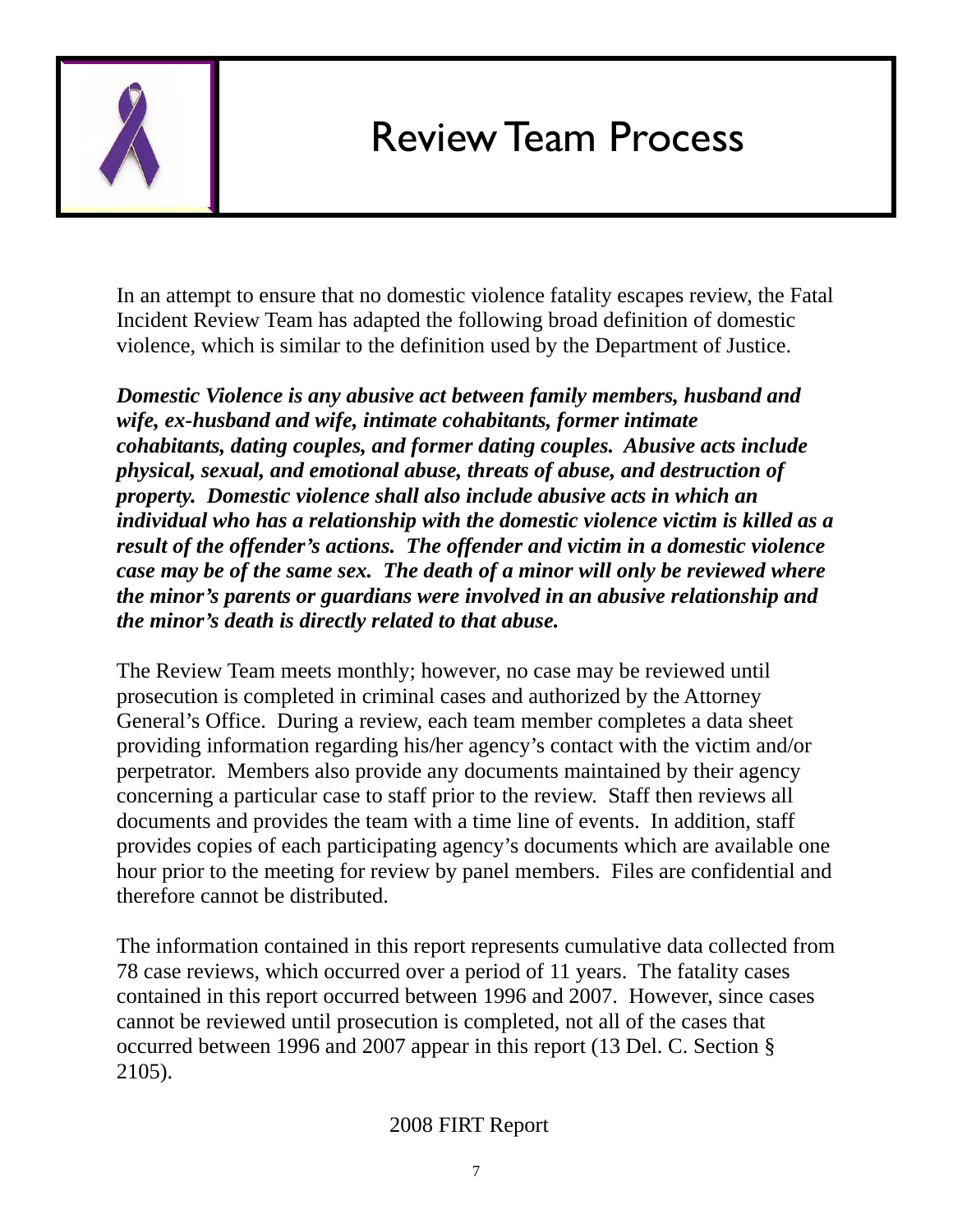

# 78 Domestic Violence Fatal Incident Cases

A total of 100 deaths resulted from the 78 cases contained in this report. This included homicides, suicides, and murder/suicides (those are cases where the perpetrator murdered the victim and then committed suicide).

### **Confidentiality Requirements**

Legislation mandates confidentiality requirements in the review process and any records created therein are exempt from the provision of the Freedom of Information Act. Therefore, all records of the reviews are confidential and are maintained in the DVCC office and may only be used by the Domestic Violence Coordinating Council in the exercise of its proper function.

### **78 Domestic Violence Fatal Incident Cases Resulting In 100 Deaths**

| Homicide<br><b>Victims</b> | <b>Perpetrator</b><br><b>Suicides</b><br><b>Following</b><br>Homicide | <b>Suicides</b> | <b>Undetermined</b><br><b>Victim Deaths</b> |
|----------------------------|-----------------------------------------------------------------------|-----------------|---------------------------------------------|
| 70                         | 18                                                                    | 11              |                                             |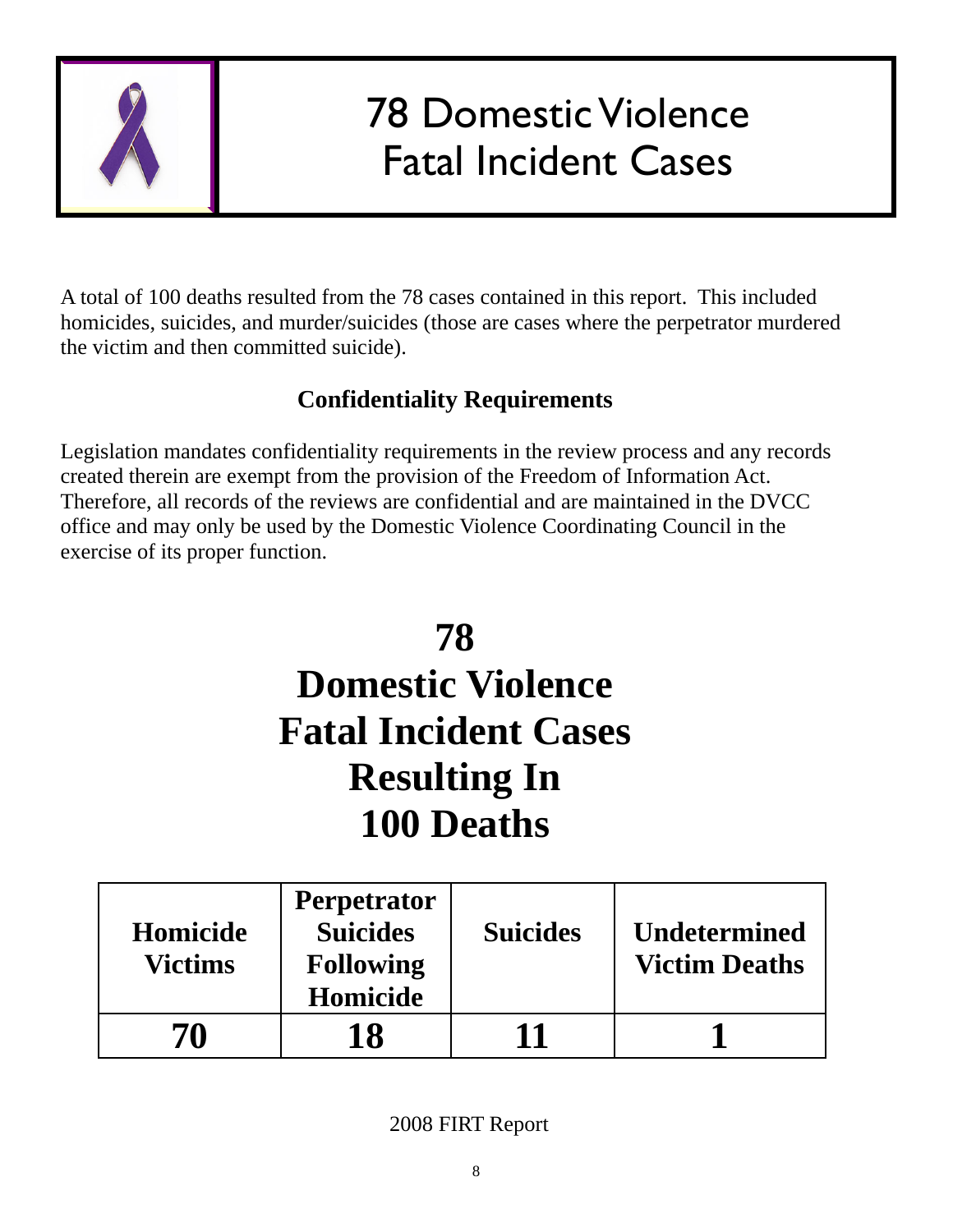

### Map of 78 Domestic Violence Fatality Cases

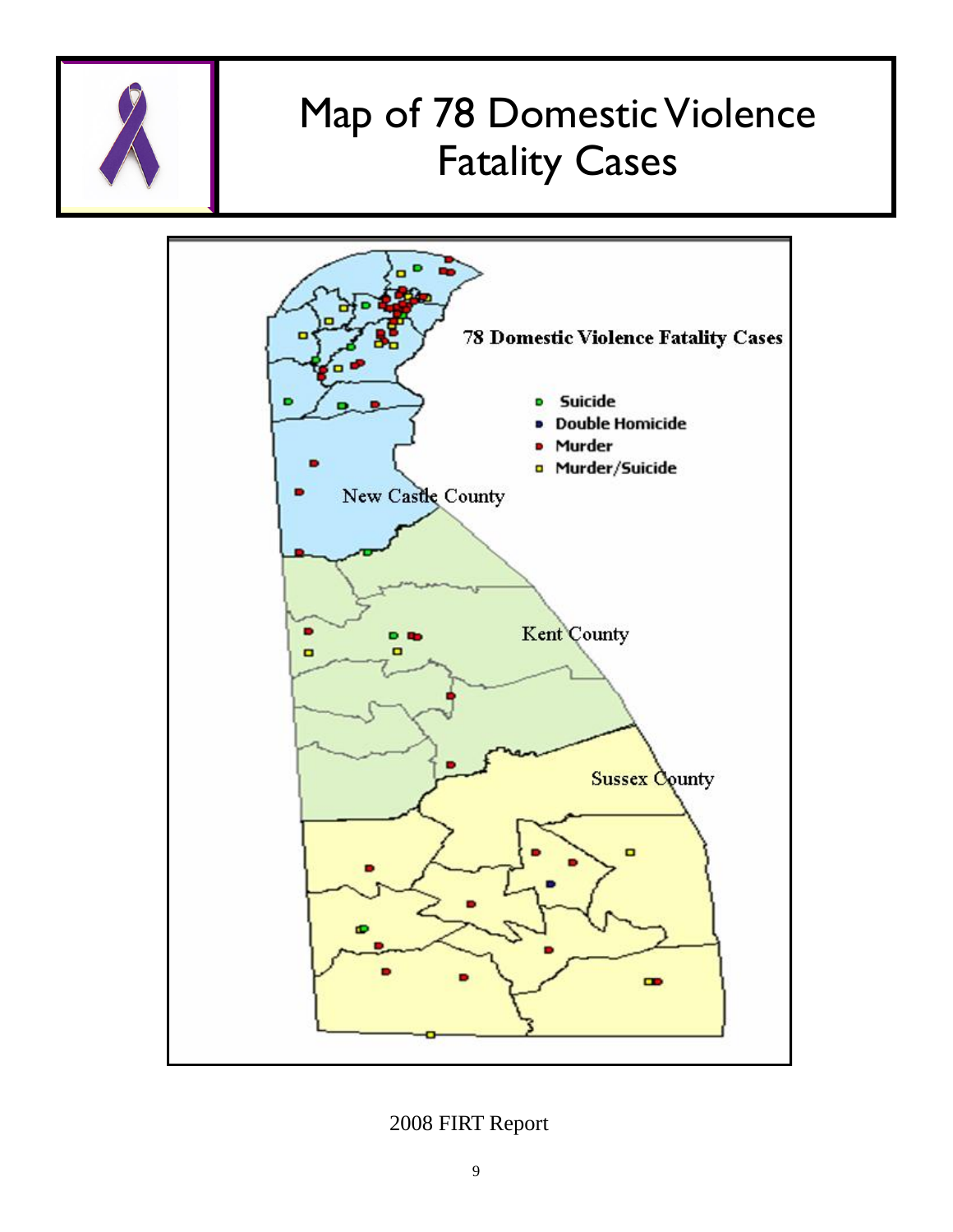

In 31 or 40% of the 78 cases reviewed in this report, 47 children were present when the fatality occurred.

Two children died as a result of the domestic violence incident.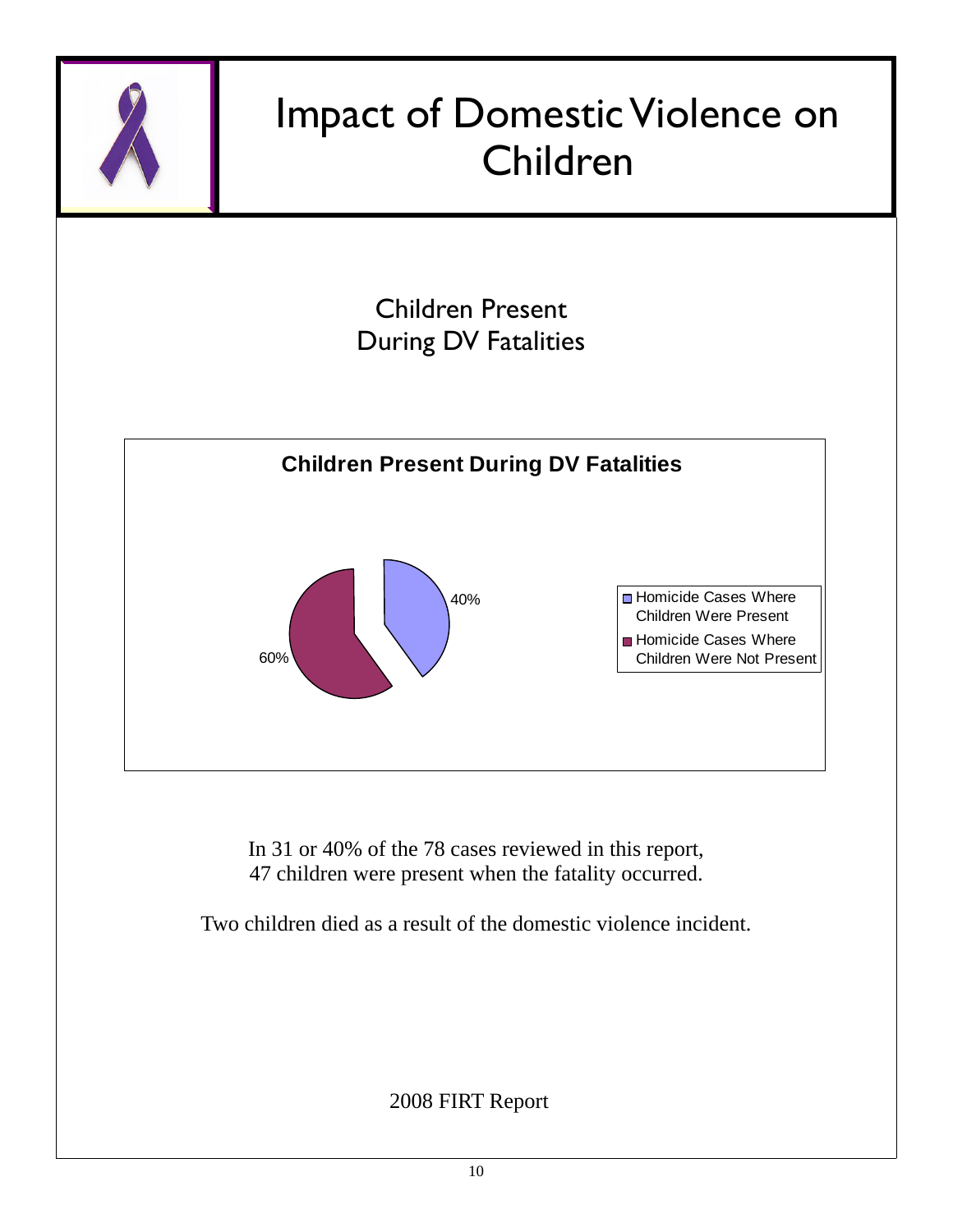

In 60 or 77% of the 78 cases reviewed in this report, 73 children lost a parent(s) due to domestic violence.

In 2 cases, the victims were pregnant at the time of the homicides.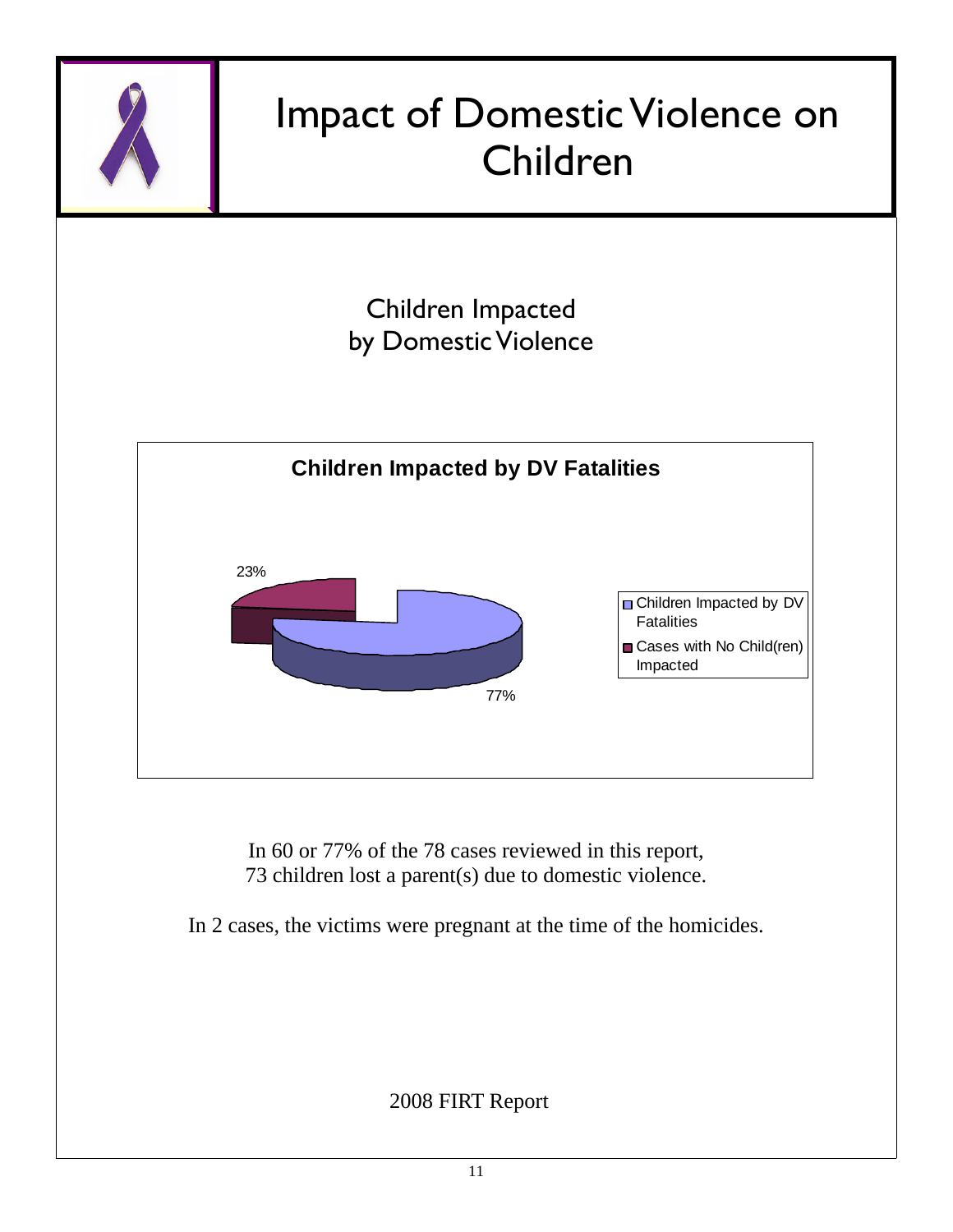

*The term "Intimate Partner" includes current and former spouses, current and former dating couples with or without a child in common and dating couples. Intimate partners may be the same gender.*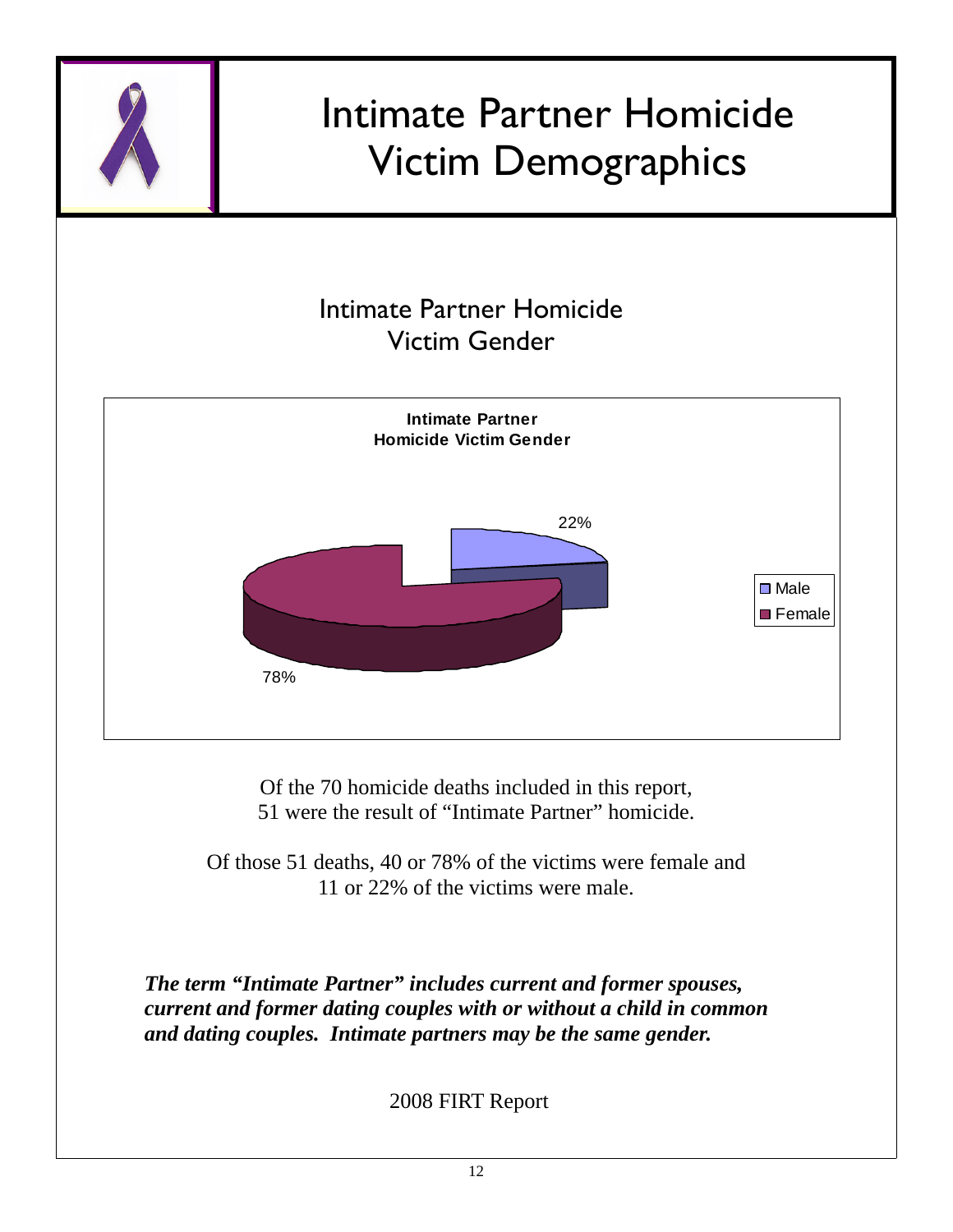

Of the 51 "Intimate Partner" homicides in this report, 27 or 53% of the victims were Caucasian and 21 or 41% of the victims were Black.

In one case, the homicide was ruled "Self Defense."

*The term "Intimate Partner" includes current and former spouses, current and former dating couples with or without a child in common and dating couples. Intimate partners may be the same gender.*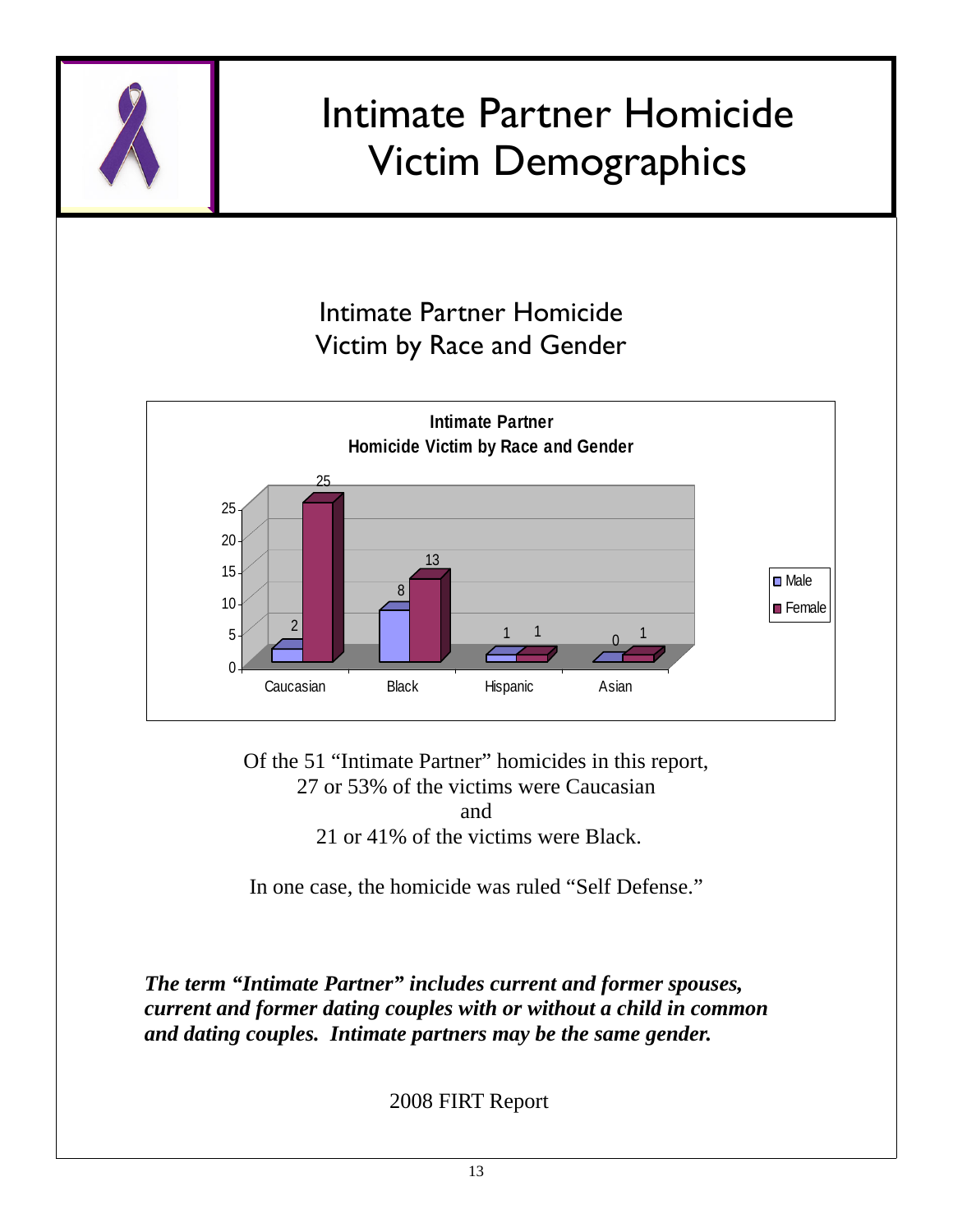

Of the 51 "Intimate Partner" homicides, 40 of the victims were female.

Of the 40 females, 18 or 45% were between 26-35 years of age.

Of the 11 male victims, 3 or 27% were between 26-35 years of age.

*The term "Intimate Partner" includes current and former spouses, current and former dating couples with or without a child in common and dating couples. Intimate partners may be the same gender.*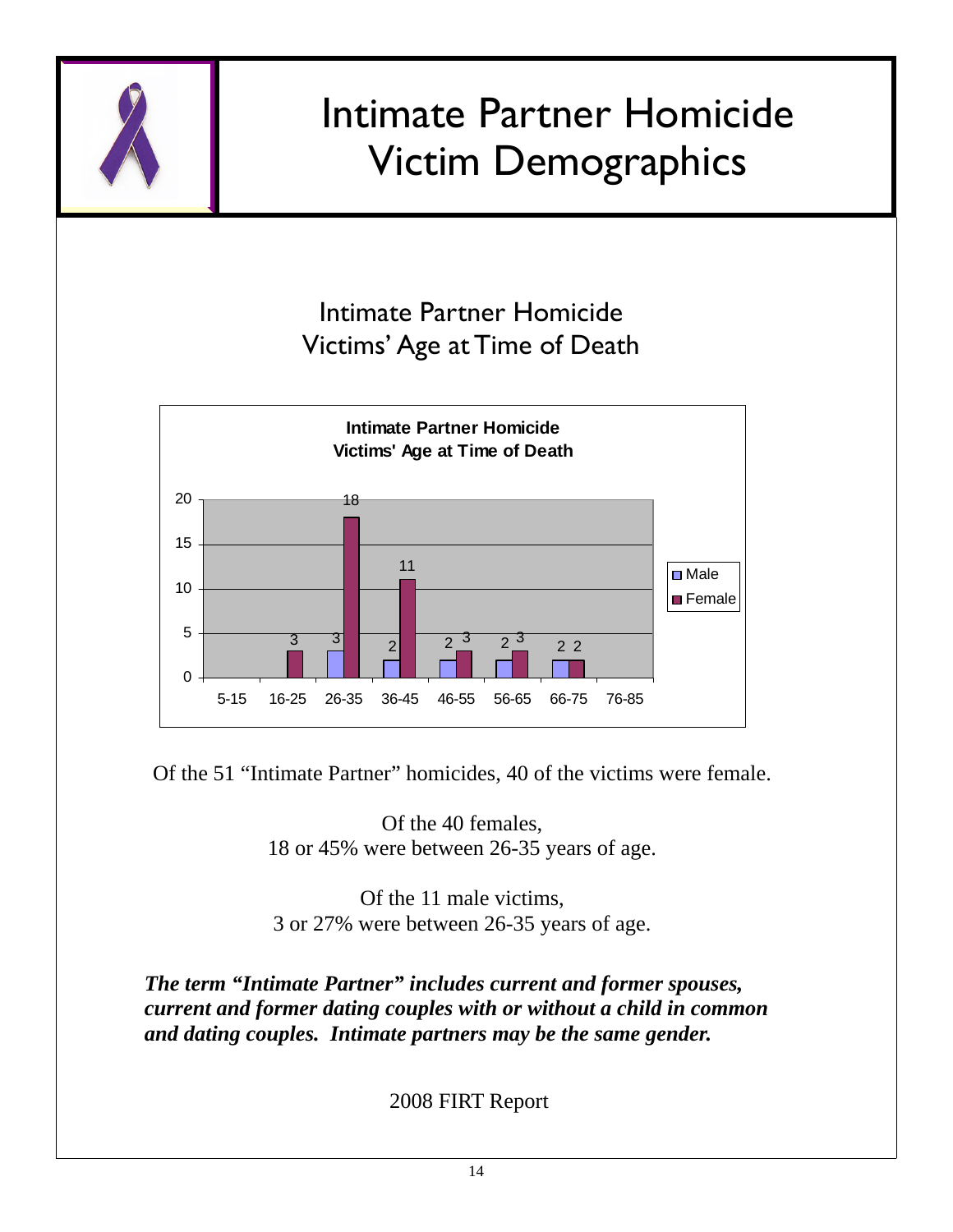

### Intimate Partner Homicide Victims' Relationship to Offender



Of the 51 "Intimate Partner" homicide victims, 24 or 47% of the victims were murdered by a spouse and 19 or 37% of the victims were murdered by a person they were dating.

*The term "Intimate Partner" includes current and former spouses, current and former dating couples with or without a child in common and dating couples. Intimate partners may be the same gender.*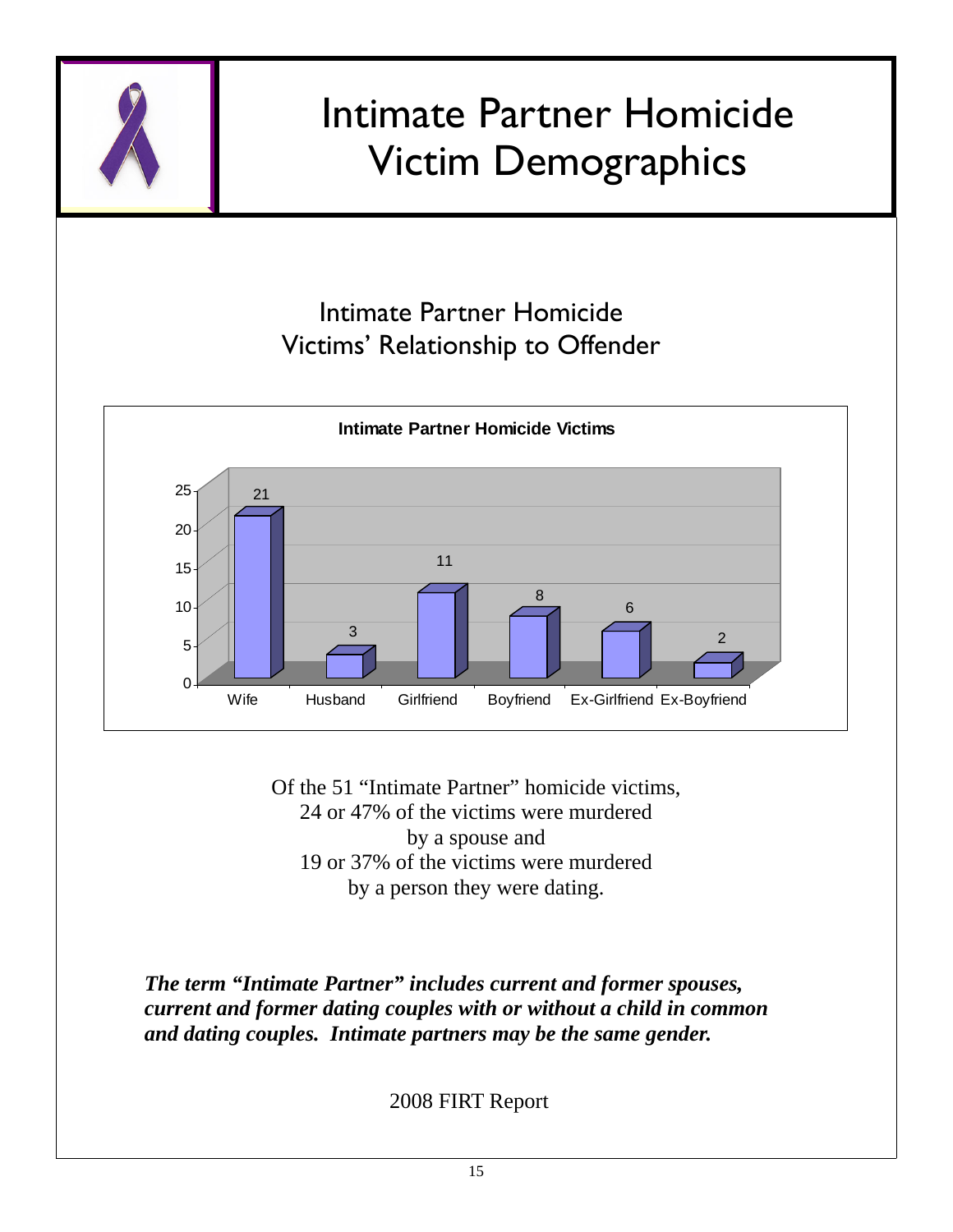

Of the 51 "Intimate Partner" homicide victims, 27 or 53% of the victims were killed by a gunshot and 14 or 27% of the victims were stabbed to death.

*The term "Intimate Partner" includes current and former spouses, current and former dating couples with or without a child in common and dating couples. Intimate partners may be the same gender.*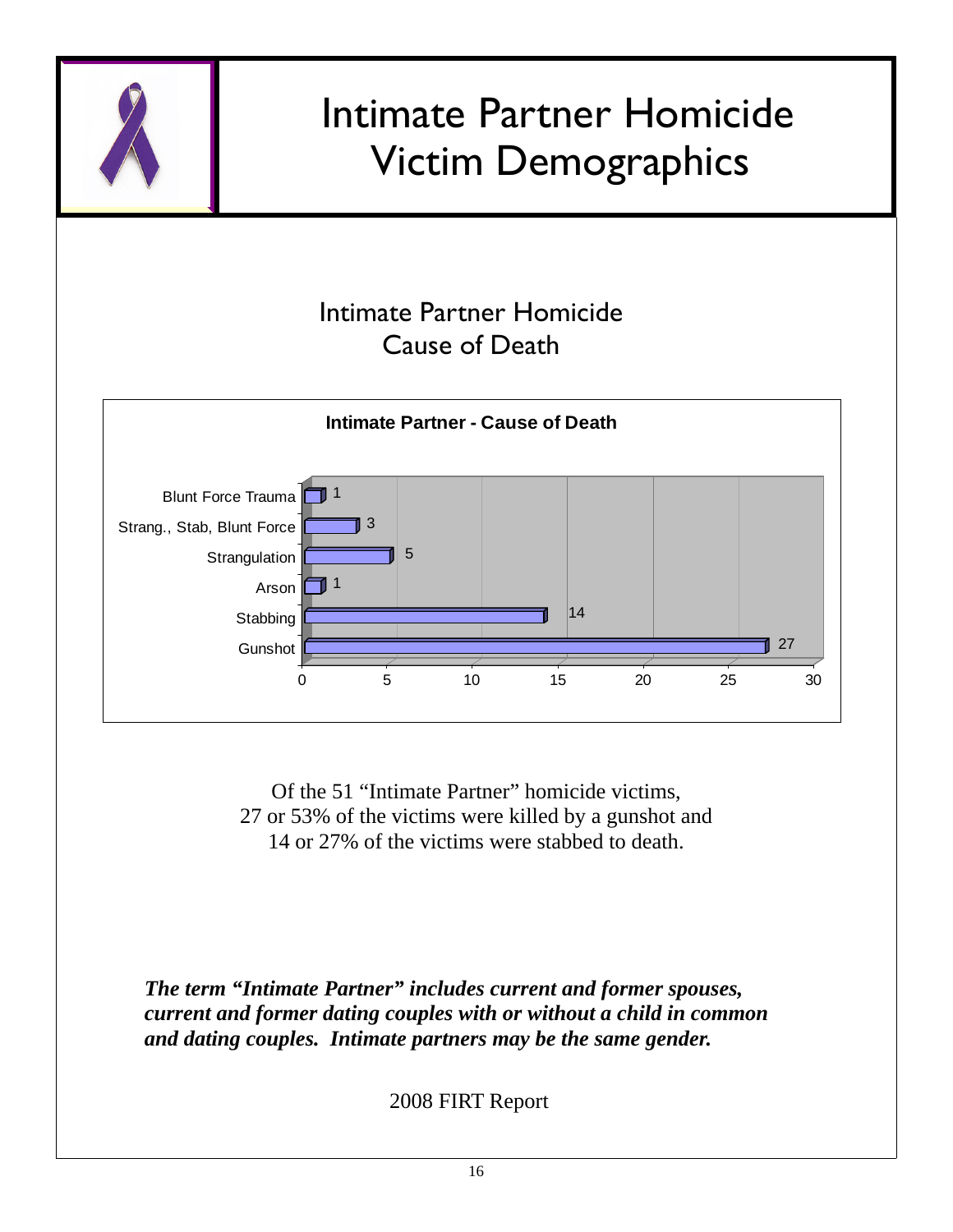

Of the 51 "Intimate Partner" homicides, 23 or 45% occurred in the parties' shared home and 14 or 27% occurred in the victim's home.

*The term "Intimate Partner" includes current and former spouses, current and former dating couples with or without a child in common and dating couples. Intimate partners may be the same gender.*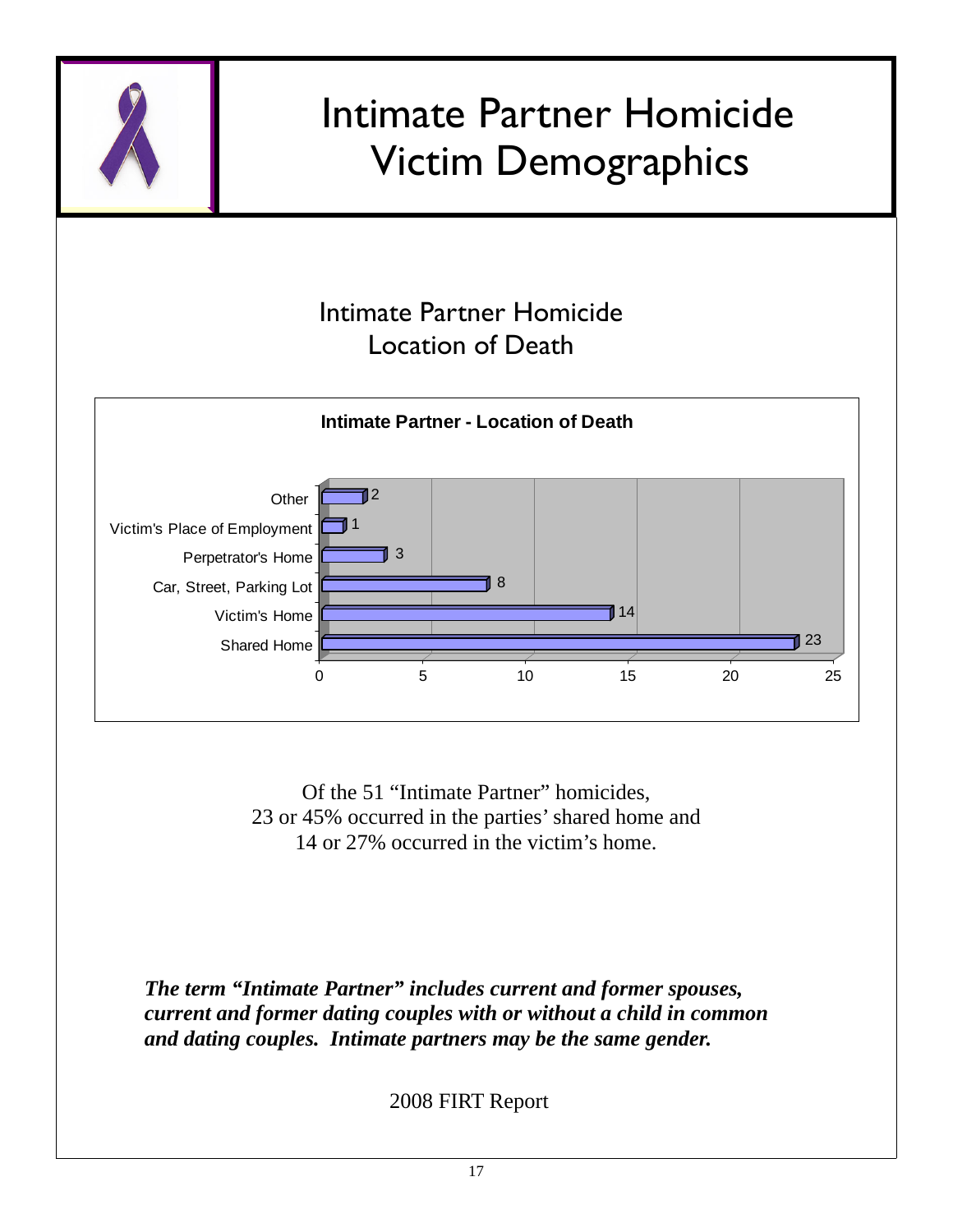

Of the 51 "Intimate Partner" homicides, 25 or 49% of the homicides occurred when the victim attempted to leave or had ended the relationship with the perpetrator.

*The term "Intimate Partner" includes current and former spouses, current and former dating couples with or without a child in common and dating couples. Intimate partners may be the same gender.*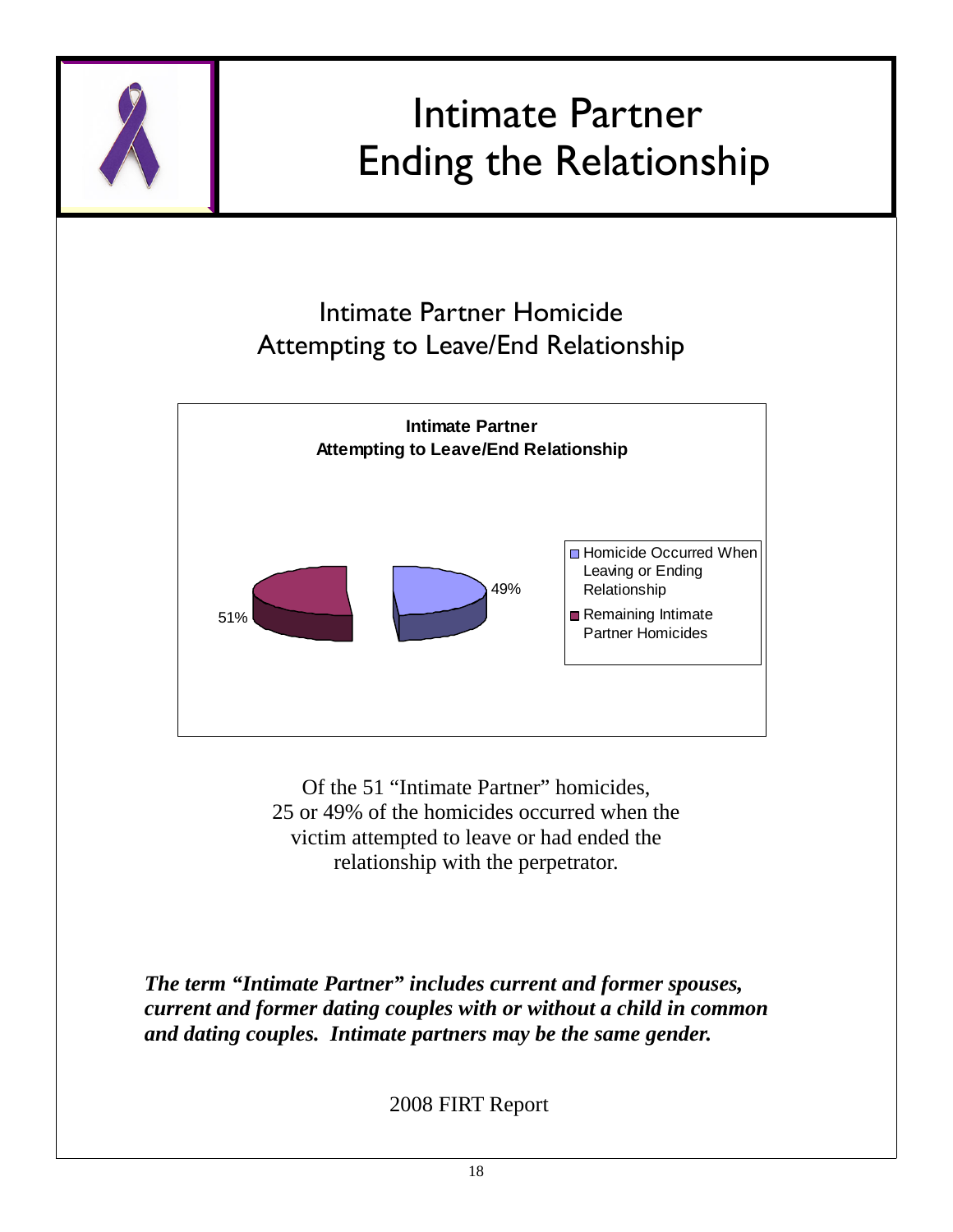

Of the 78 cases in this report, 68 or 87% of the victims did not have a Protection From Abuse Order.

In 7 or 9% of the cases, there was an Active PFA at the time of the fatality.

In 3 or 4% of the cases, the victim had a PFA which had expired.

*A Protection From Abuse Order (PFA) is an order of Family Court ordering someone to stop abusing another person, and may include other relief, such as ordering the abuser to stay away from the person being abused. Abuse is defined as any threatening or harmful conduct including serious emotional harm.*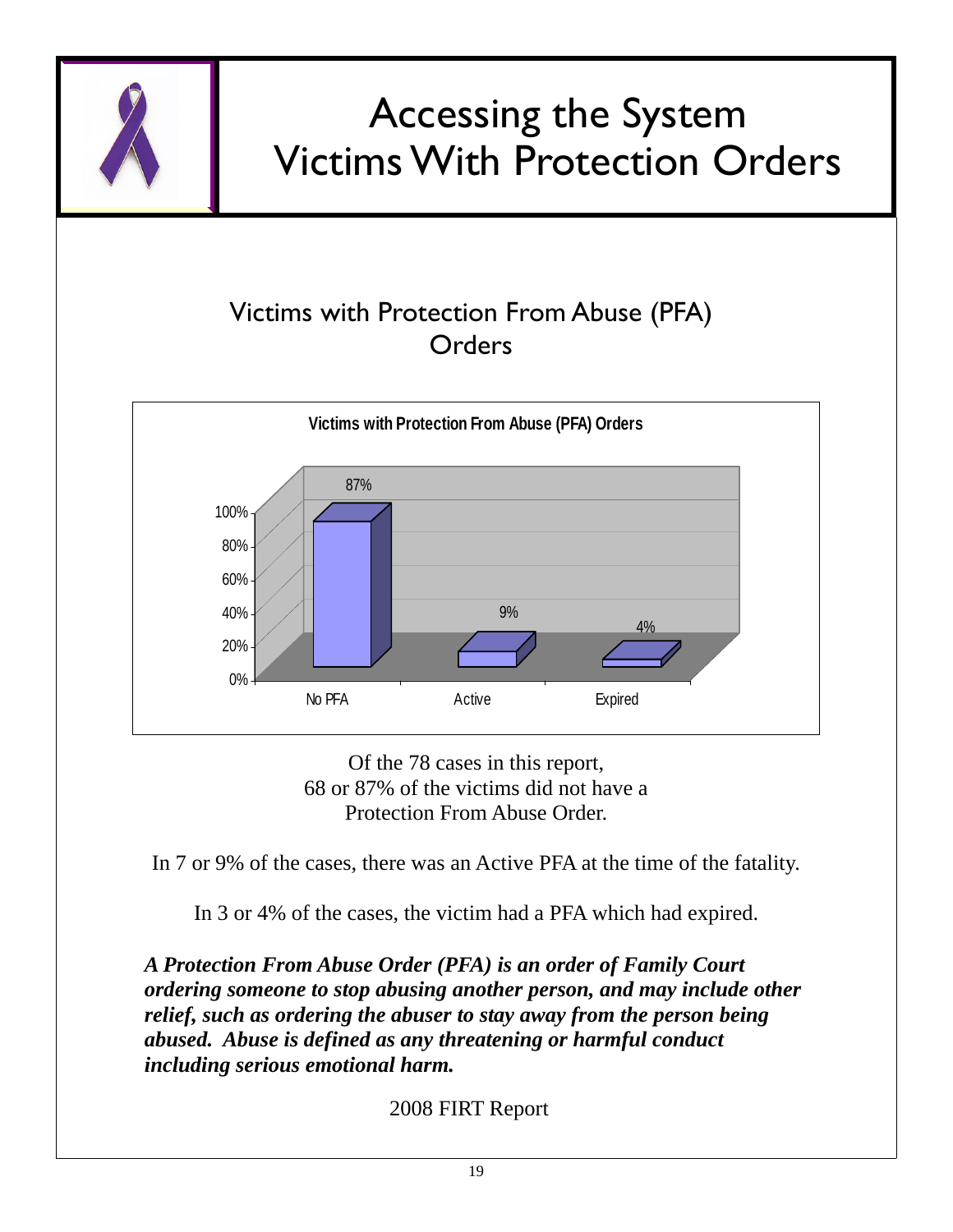

Of the 51 "Intimate Partner" homicide perpetrators, 38 were male.

Of those 38, 18 or 47% were between 36-45 years of age.

*The term "Intimate Partner" includes current and former spouses, current and former dating couples with or without a child in common and dating couples. Intimate partners may be the same gender.*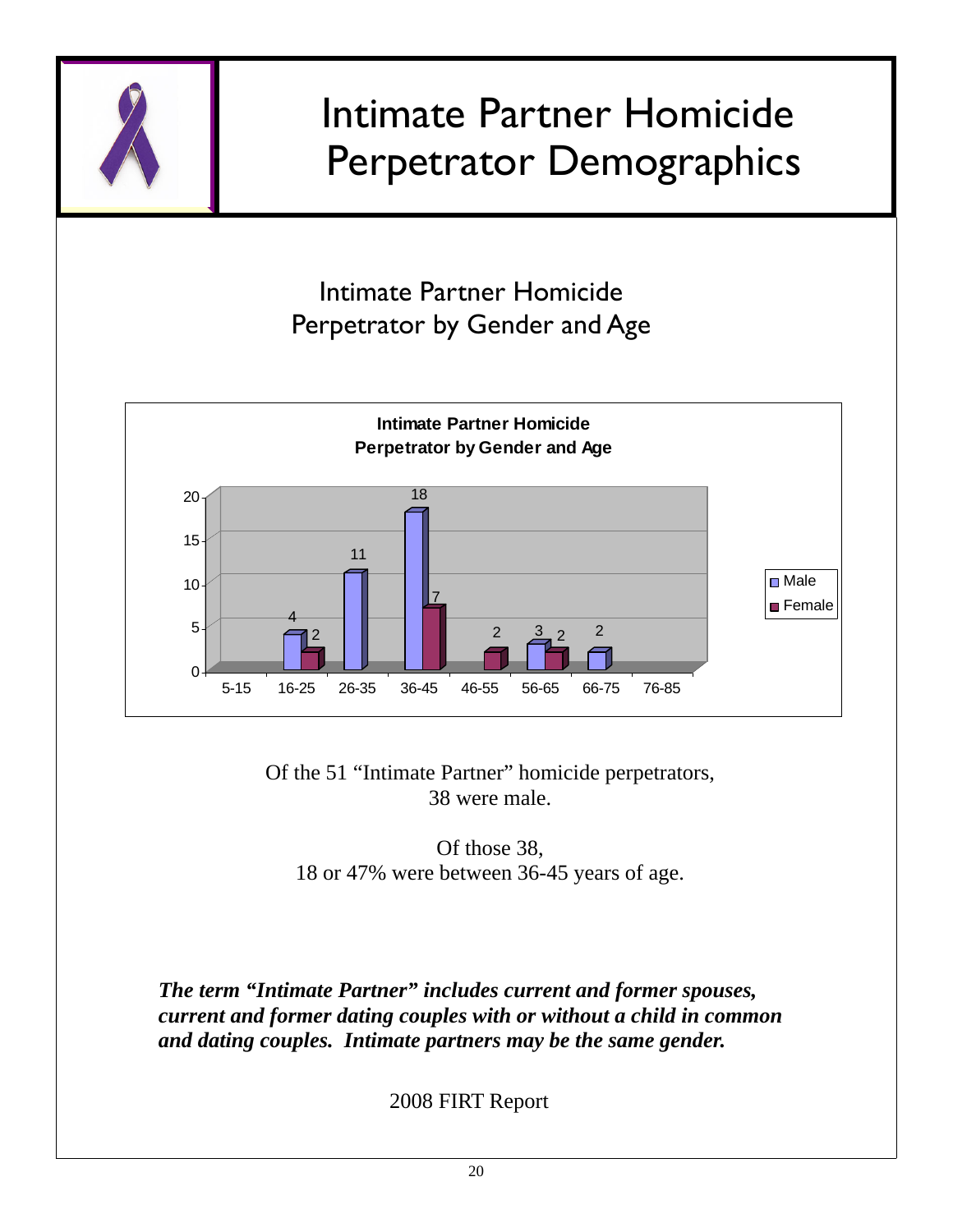

There are 51 "Intimate Partner" homicides in this report.

Of those, 38 or 75% of the perpetrators were male and 13 or 25% of the perpetrators were female.

> Of the 38 male perpetrators, 24 or 63% were Caucasian.

*The term "Intimate Partner" includes current and former spouses, current and former dating couples with or without a child in common and dating couples. Intimate partners may be the same gender.*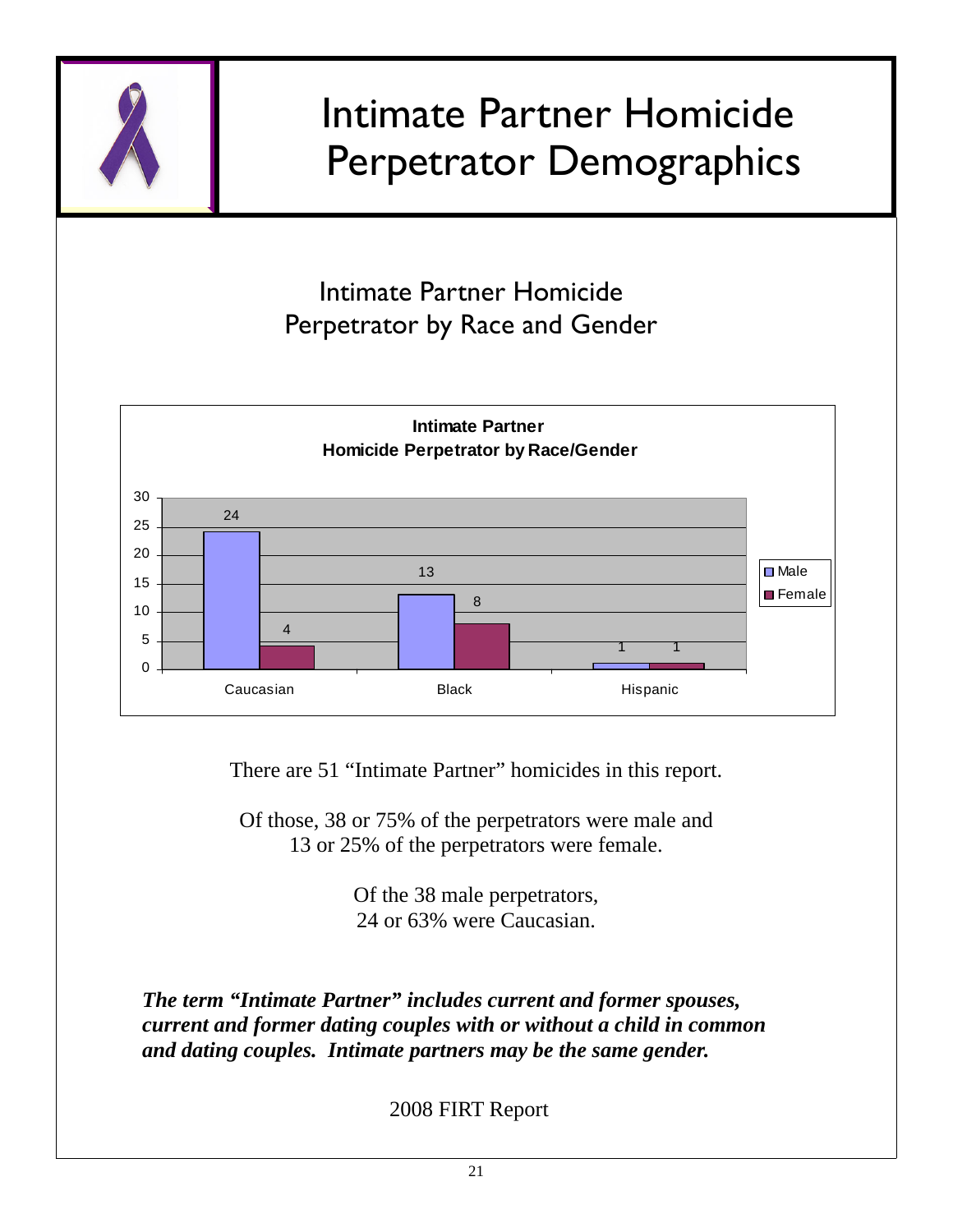

Of the 51 "Intimate Partner" fatalities, 16 or 31% resulted from murder/suicide.

*The term "Murder/Suicide" are those cases where the perpetrator murdered the victim and then committed suicide.* 

*The term "Intimate Partner" includes current and former spouses, current and former dating couples with or without a child in common and dating couples. Intimate partners may be the same gender.*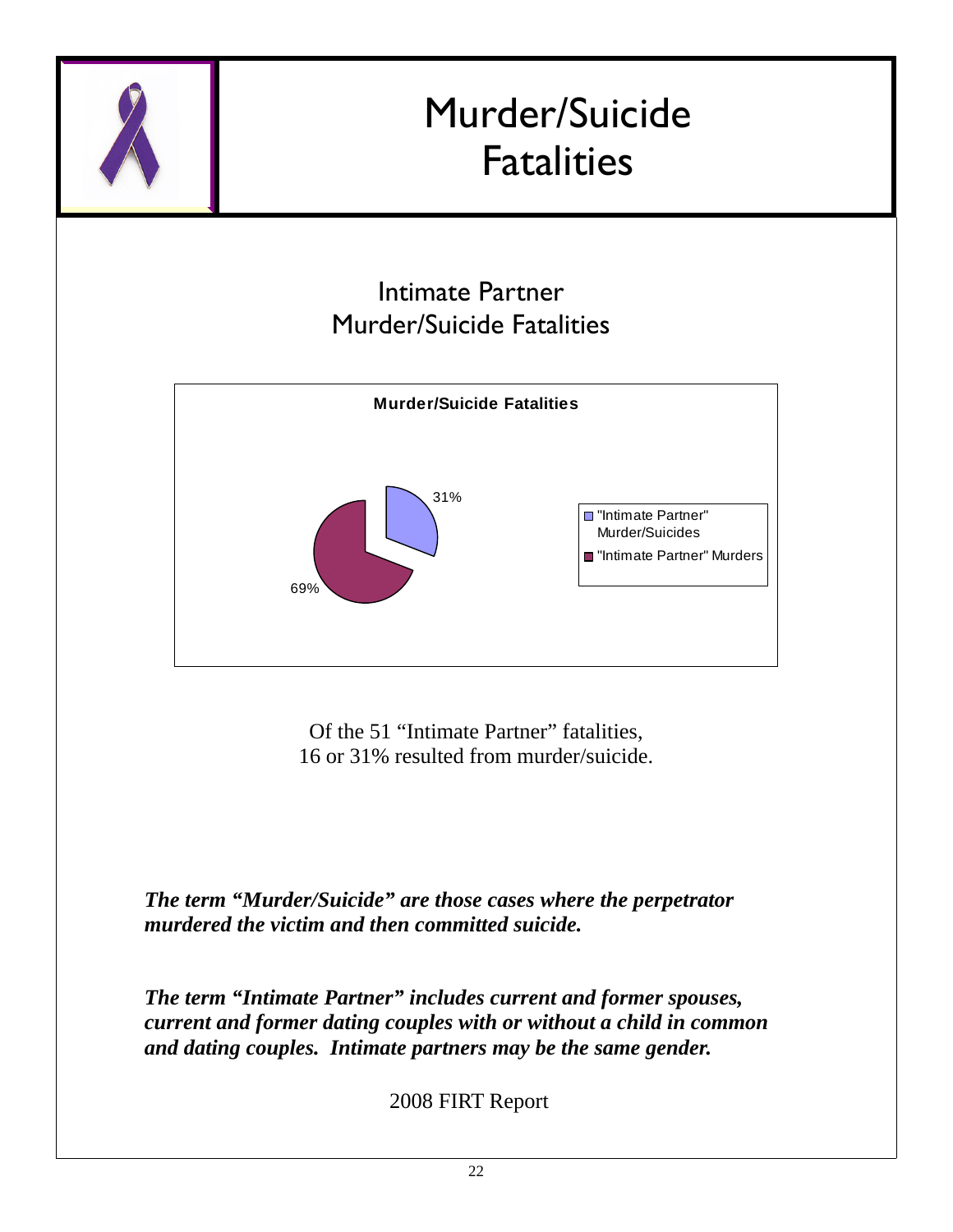

There were 18 murder/suicide cases.

Of those, 16 or 89% of the perpetrators were male and 2 or 11% were female.

*The term "Murder/Suicide" are those cases where the perpetrator murdered the victim and then committed suicide.* 

*The term "Intimate Partner" includes current and former spouses, current and former dating couples with or without a child in common and dating couples. Intimate partners may be the same gender.*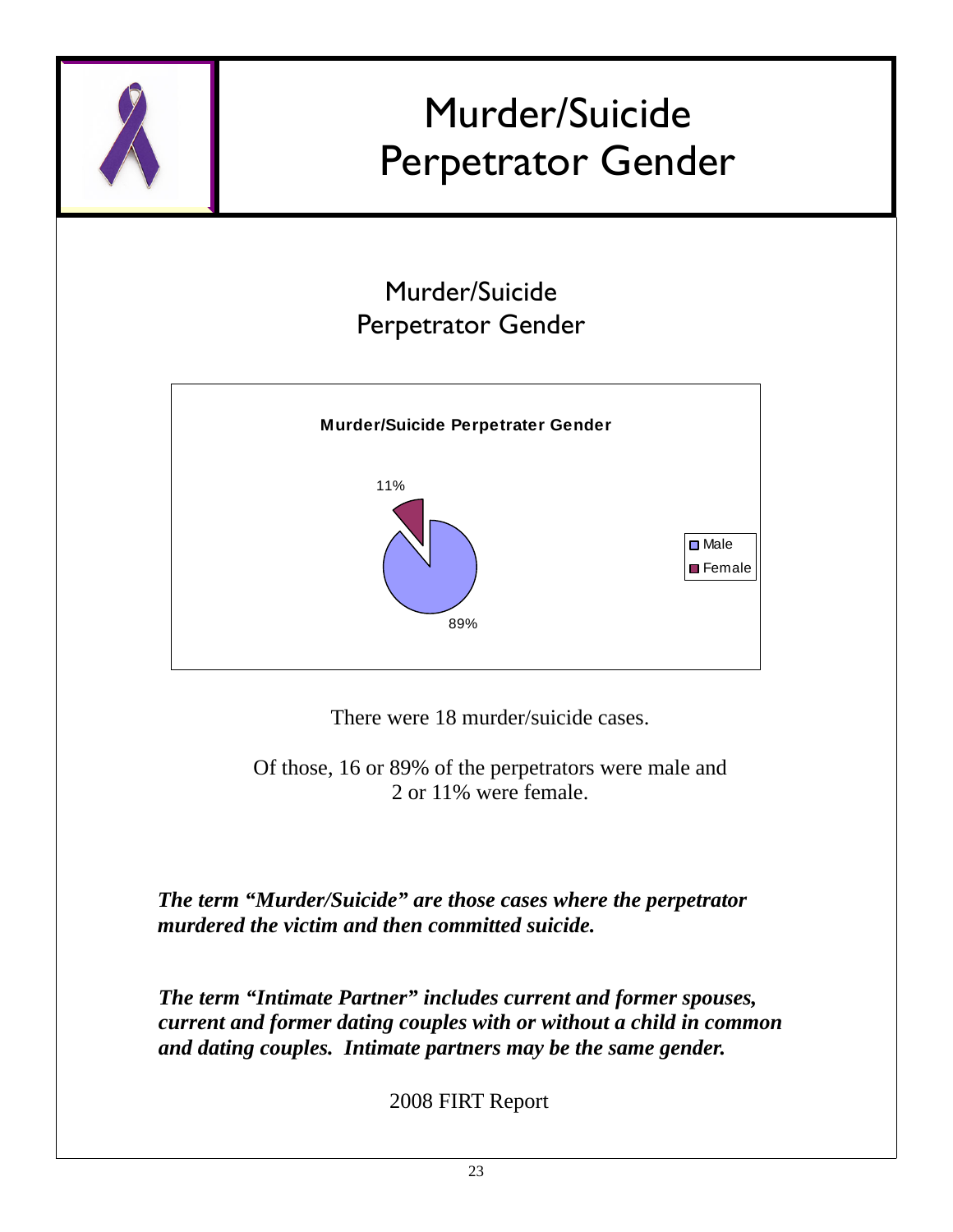

### Non-Intimate Partner Homicide Victim Gender



Of the 70 homicides, 19 or 27% were "Non-Intimate Partner" homicides.

 Of those 19 deaths, 6 or 32% were female and 13 or 68% were male.

*A "Non-Intimate Partner" is an individual not included as an intimate partner; such as parent/child, brother/sister.*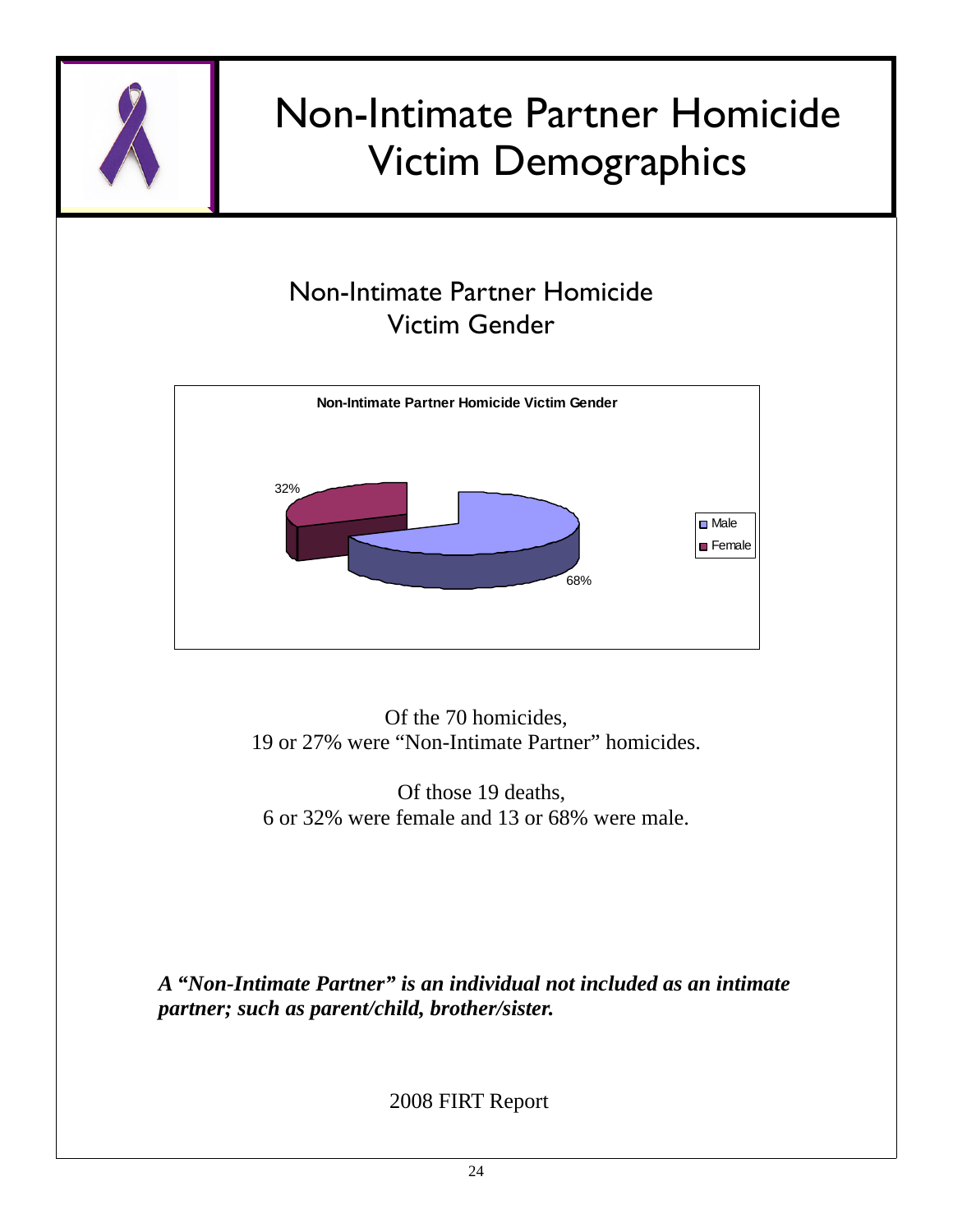

### Non-Intimate Partner Homicide Victim by Race and Gender



Of the 19 "Non-Intimate Partner" homicides, 12 or 63% of the victims were Caucasian, 3 or 16% were Black, and 4 or 21% were Hispanic.

*A "Non-Intimate Partner" is an individual not included as an intimate partner; such as parent/child, brother/sister.*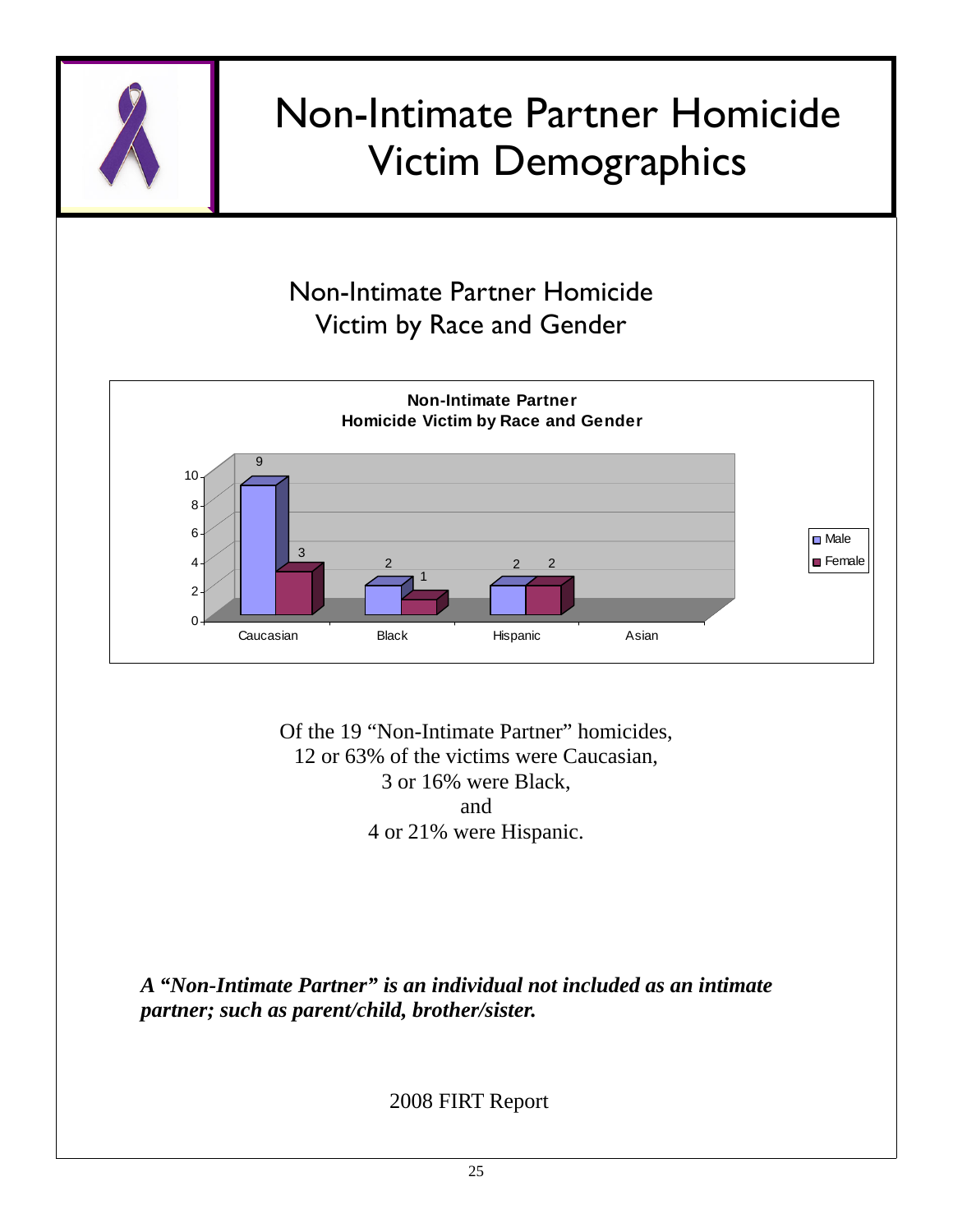

### Non-Intimate Partner Homicide Victims' Age at Time of Death



Of the 19 "Non-Intimate Partner" homicides, 6 victims were female.

Of the 6 female victims, 2 or 33% were between 46-55 years of age.

Of the 13 male victims, 3 or 23% were between 36-45 and 3 or 23% were between 46-55 years of age.

*A "Non-Intimate Partner" is an individual not included as an intimate partner; such as parent/child, brother/sister.*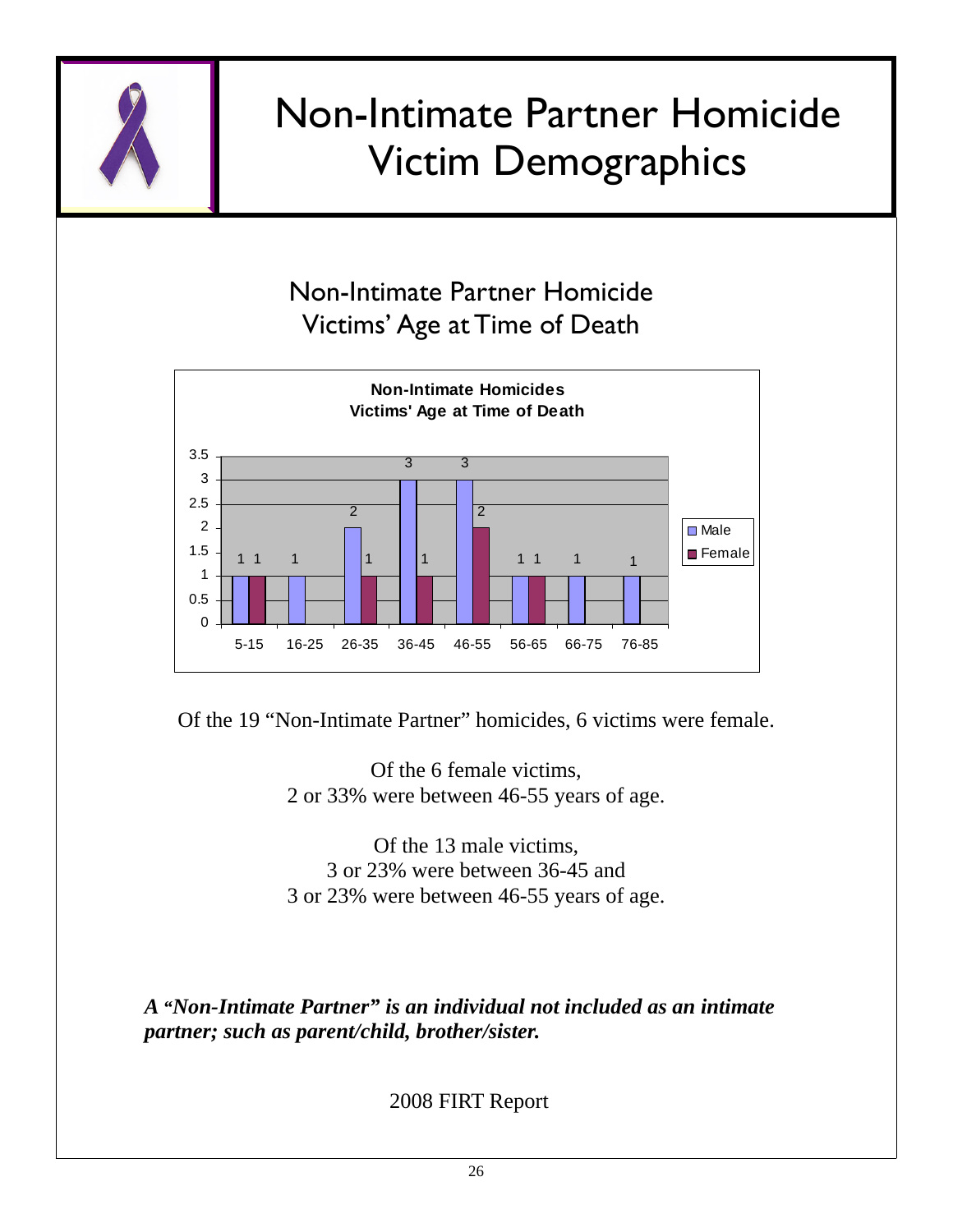

Non-Intimate Partner Homicide Victims' Relationship to Offender



Of the 19 "Non-Intimate Partner" homicides, 4 or 21% were mothers who were murdered by their sons.

\*Acquaintance—represents the new boyfriend who was murdered by the ex-husband/boyfriend.

\*Stranger—represents 3 individuals who died as the result of a domestic incident.

*A "Non-Intimate Partner" is an individual not included as an intimate partner; such as parent/child, brother/sister.*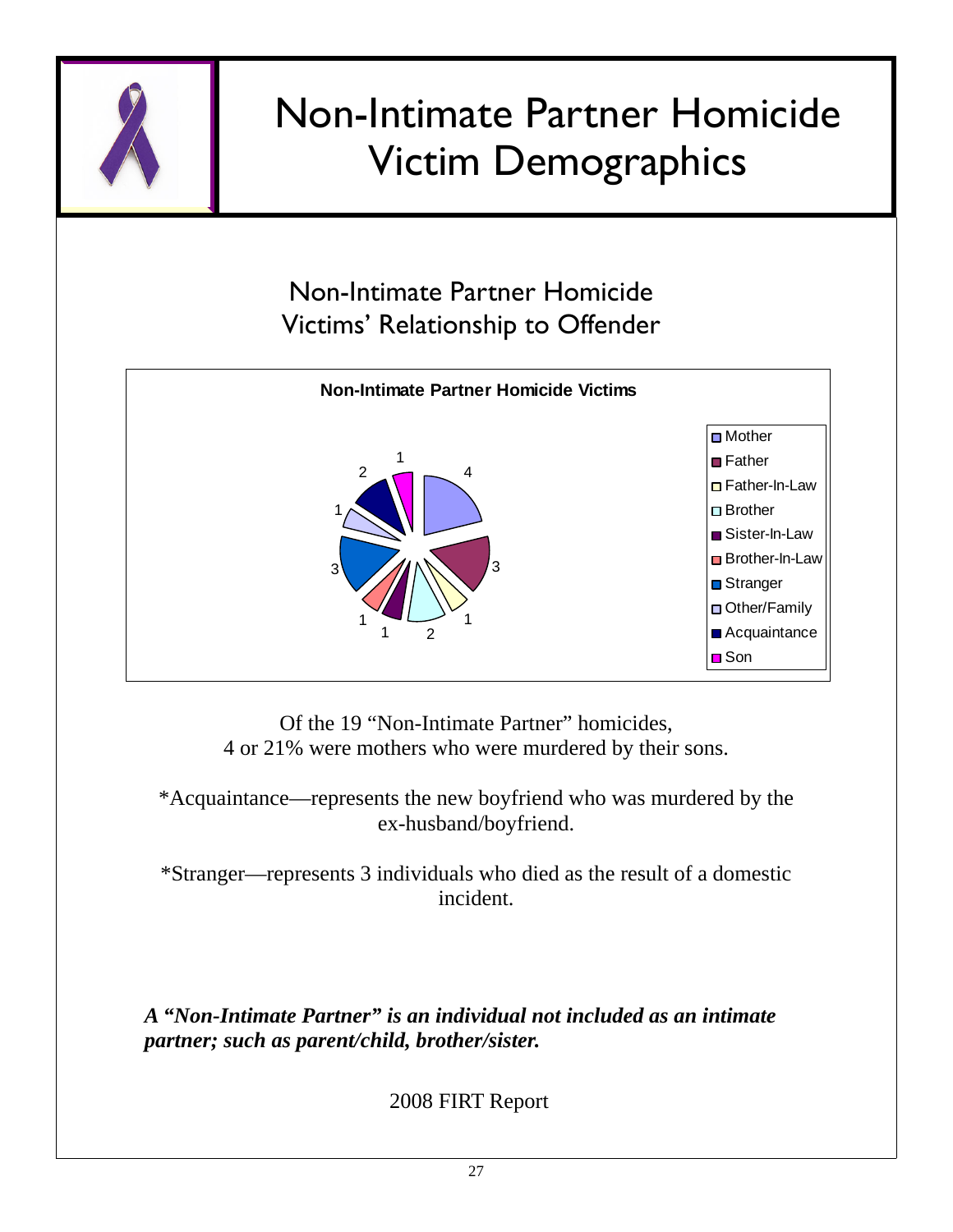

### Non-Intimate Partner Homicide Cause of Death



Of the 70 homicide deaths, 19 or 27% were "Non-Intimate Partner" homicides.

> Of those 19 deaths, 10 or 53% were killed by a gunshot.

*A "Non-Intimate Partner" is an individual not included as an intimate partner; such as parent/child, brother/sister.*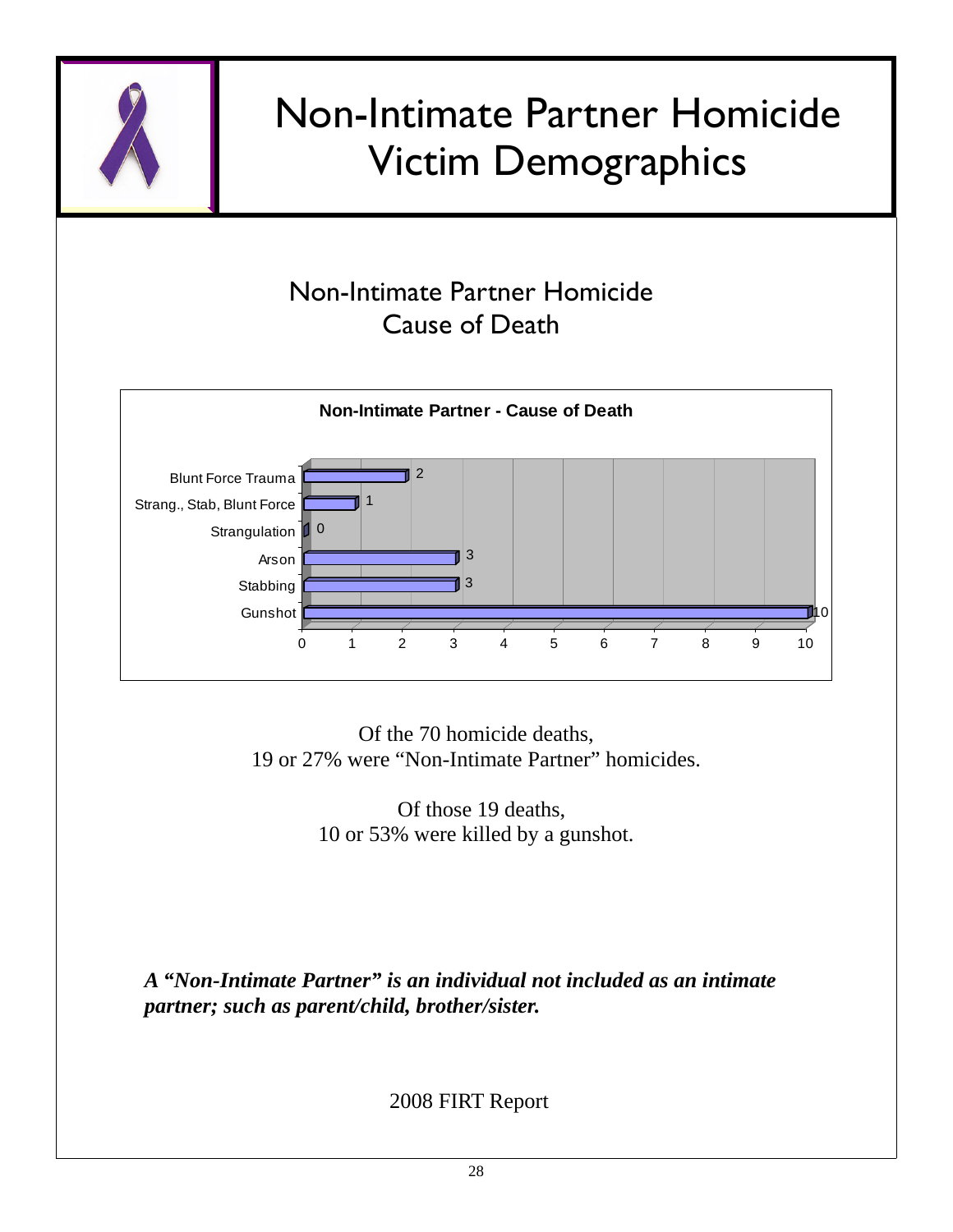

### Non-Intimate Partner Homicide Location of Death



There were 19 "Non-Intimate Partner" homicides.

Of those, 8 or 42% occurred in the parties' shared home and 6 or 32% occurred in the victim's home.

*A "Non-Intimate Partner" is an individual not included as an intimate partner; such as parent/child, brother/sister.*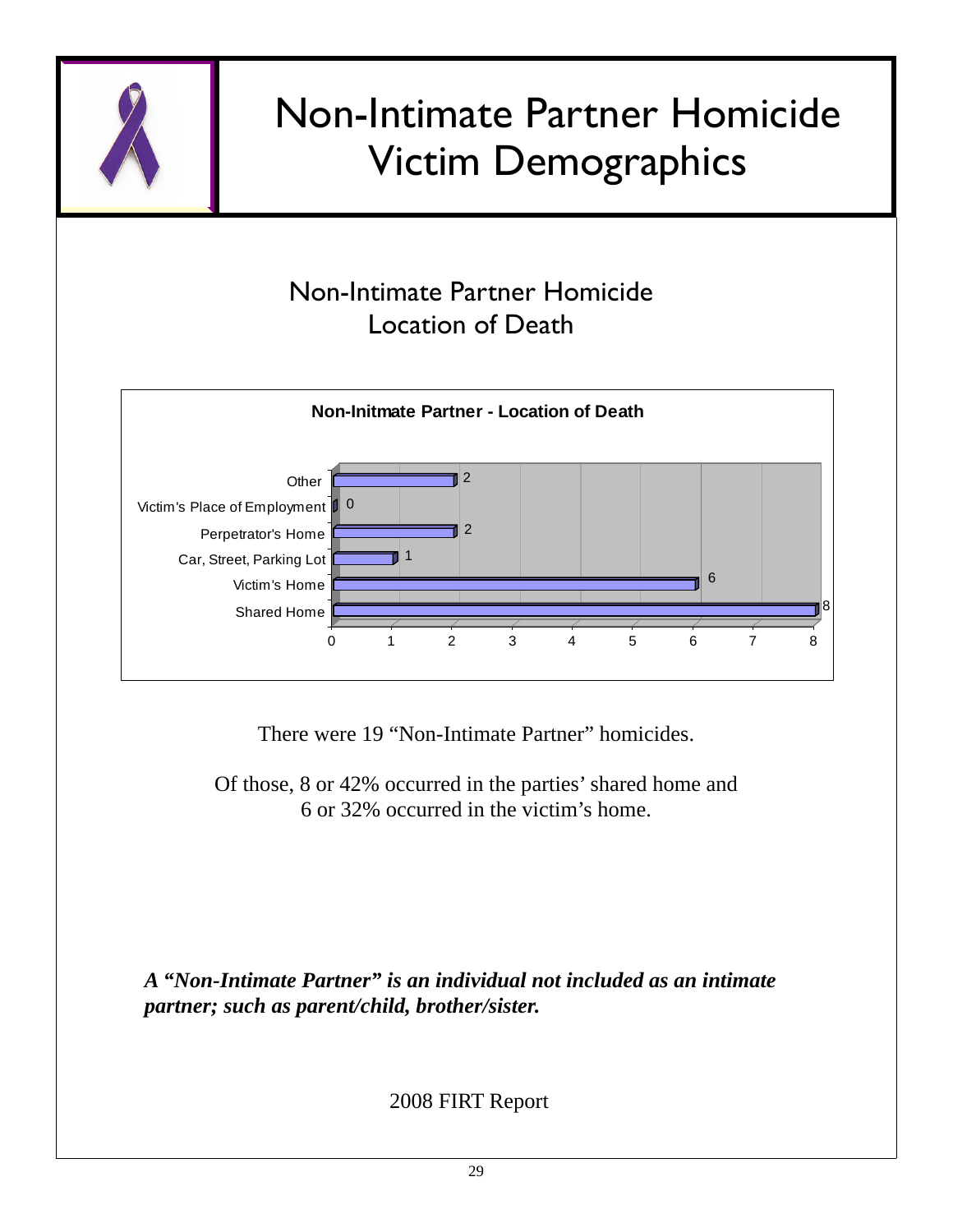

# Non-Intimate Partner Homicide Perpetrator Demographics

Non-Intimate Partner Homicide Perpetrator by Race and Gender



There are 19 "Non-Intimate" Partner homicides in this report. There were 17 perpetrators responsible for these deaths and all were male.

One perpetrator is responsible for the deaths of three victims.

Of the 17 male perpetrators, 13 or 76% were Caucasian.

*A "Non-Intimate Partner" is an individual not included as an intimate partner; such as parent/child, brother/sister.*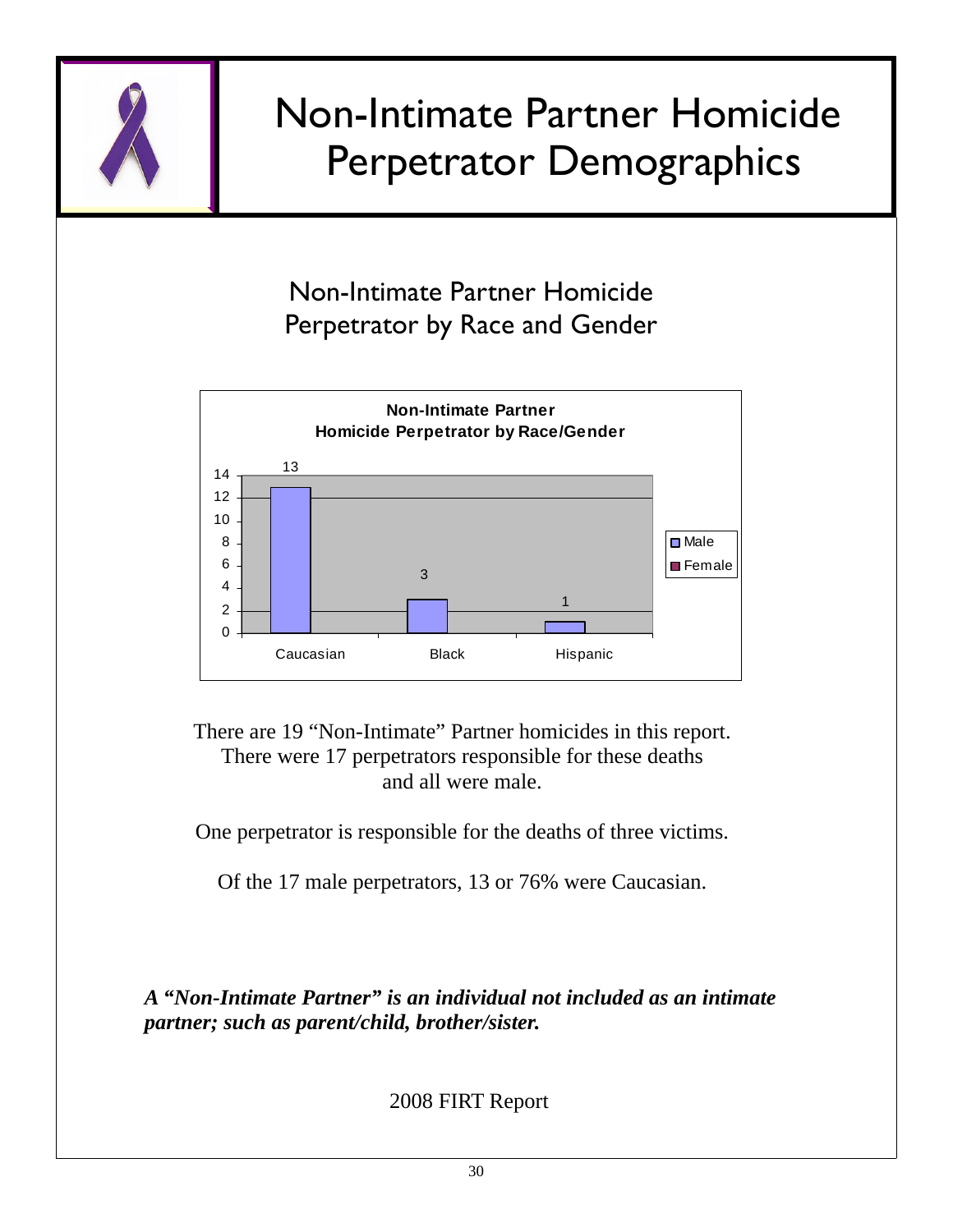

There were 19 "Non-Intimate Partner" homicides and a total of 17 male perpetrators were responsible for the deaths.

Of the 17 perpetrators, 7 or 41% were committed by males who were between 26-35 years of age.

> There were 2 male perpetrators who were between the ages of 5-15 years of age.

In both of these cases, the perpetrator was the victim's son.

*A "Non-Intimate Partner" is an individual not included as an intimate partner; such as parent/child, brother/sister.*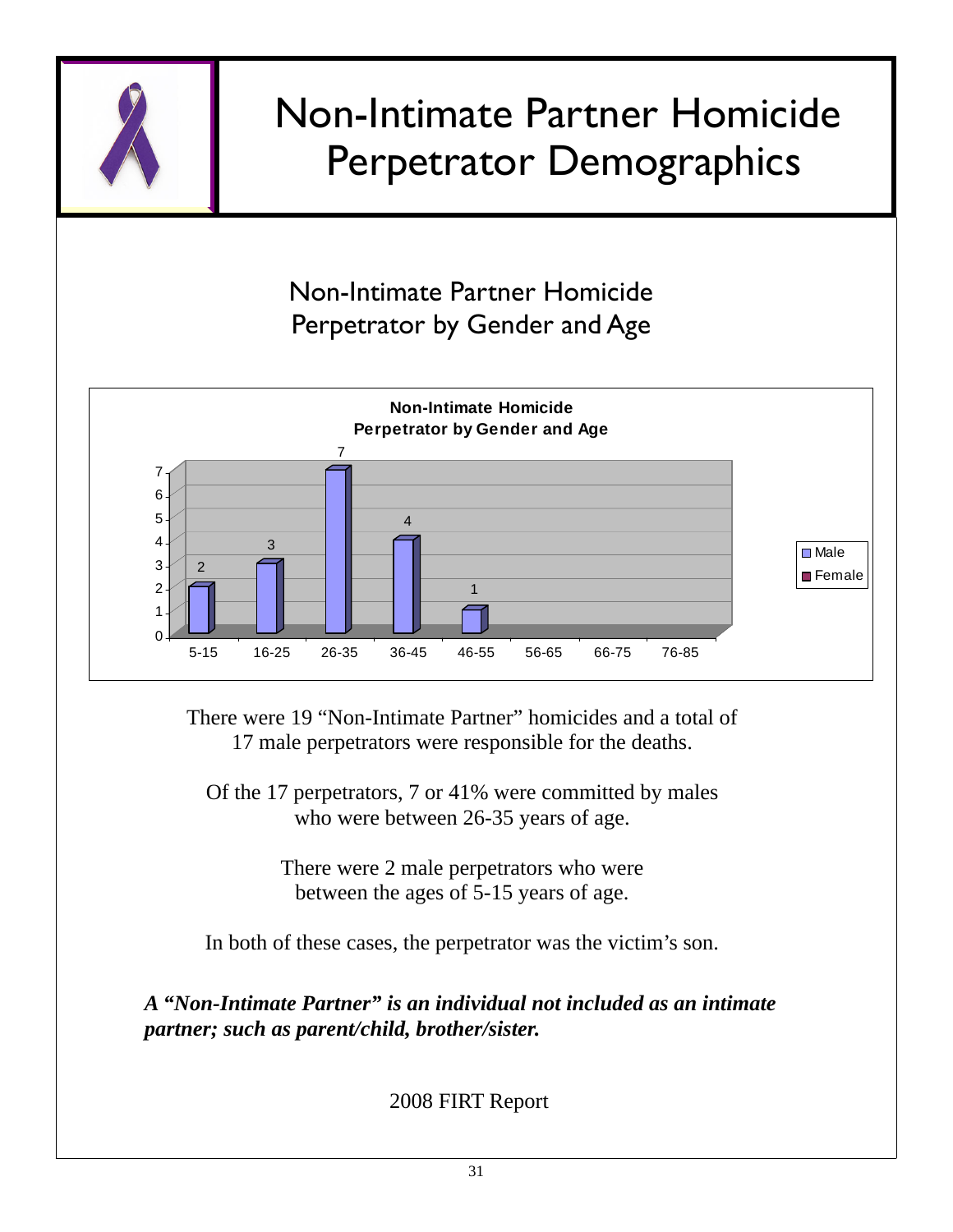

There were a total of 12 domestic related suicides/undetermined deaths.

Of those, 11 were domestic violence related suicides, 4 or 36% were female and 7 or 64% were male.

\*In the one case, the manner of death, homicide or suicide was undetermined.

*The term "Domestic Violence Suicide" are victims or perpetrators who have taken their own lives and who have had a significant history of abuse by/towards their loved one.*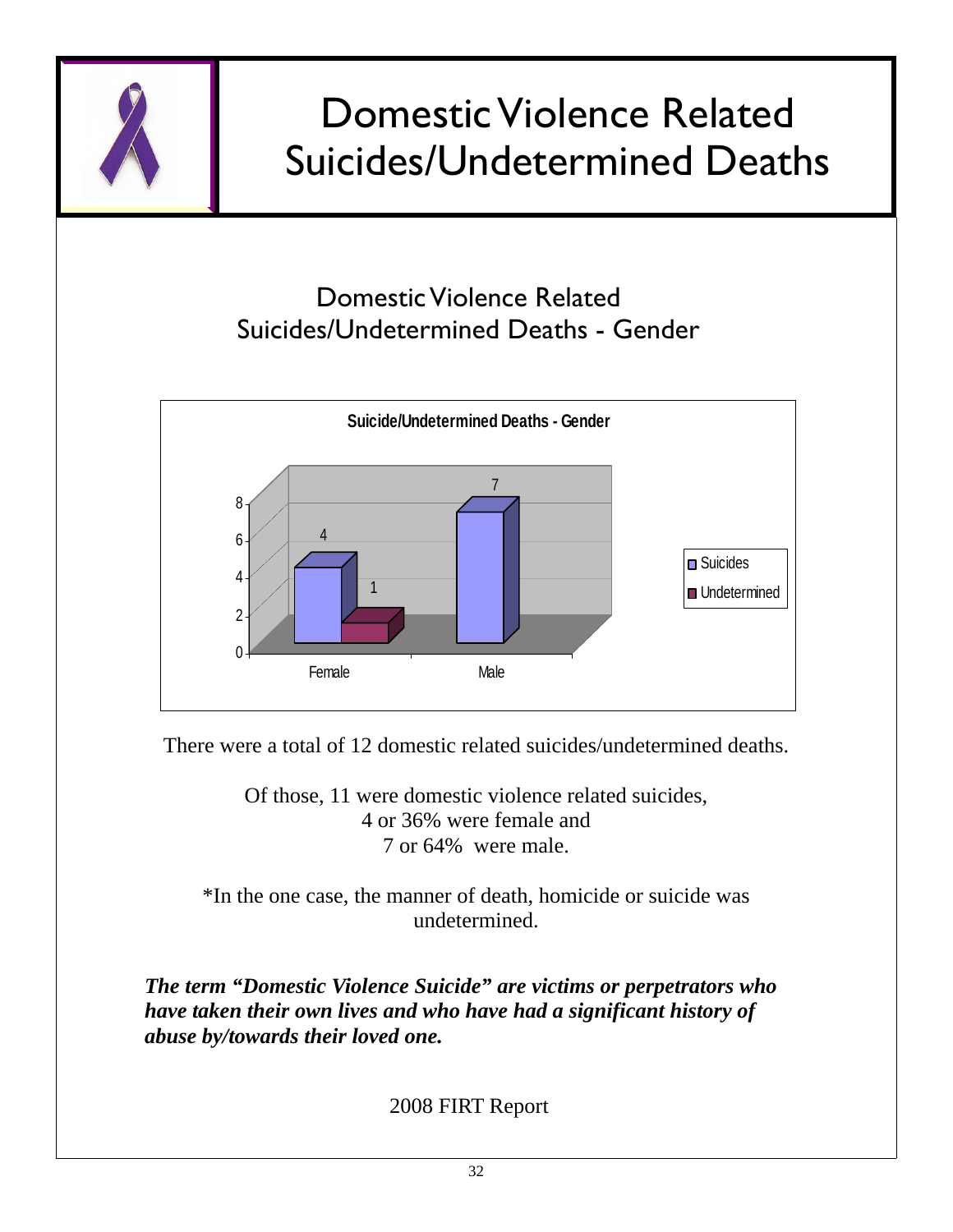

# Domestic Violence Related Suicides/Undetermined Deaths

Domestic Violence Related Suicides/ Undetermined Victim & Perpetrator



Of the 12 domestic related suicides/undetermined deaths, 8 or 67% were perpetrators and 4 or 33% were victims of domestic violence.

\*In one suicide, the male perpetrator's death was considered "Suicide by Cop."

*The term "Suicide by Cop" describes a suicidal incident whereby the suicidal individual engages in a consciously, life-threatening behavior to the degree that it compels a police officer to respond with deadly force.*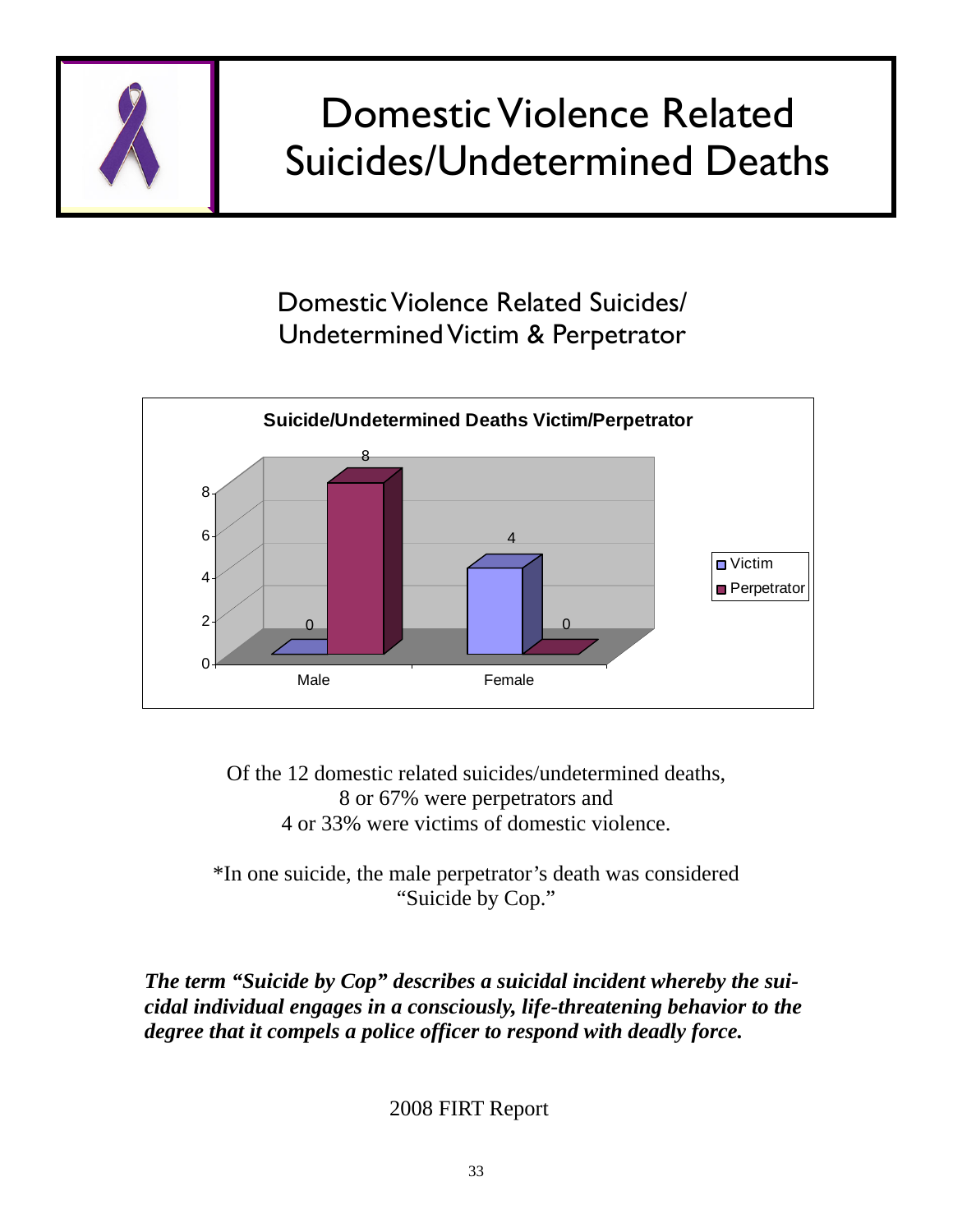

# Domestic Violence Related Suicides/Undetermined Deaths

### Domestic Violence Related Suicides/Undetermined Cause of Death



There were a total of 12 domestic related suicides, including one undetermined death.

Of those, 12 domestic violence related suicides/undetermined deaths, the victim's death was a result of a firearm in 9 or 75% of the cases.

*The term "Domestic Violence Suicide" are victims or perpetrators who have taken their own lives and who have had a significant history of abuse by/towards their loved one.*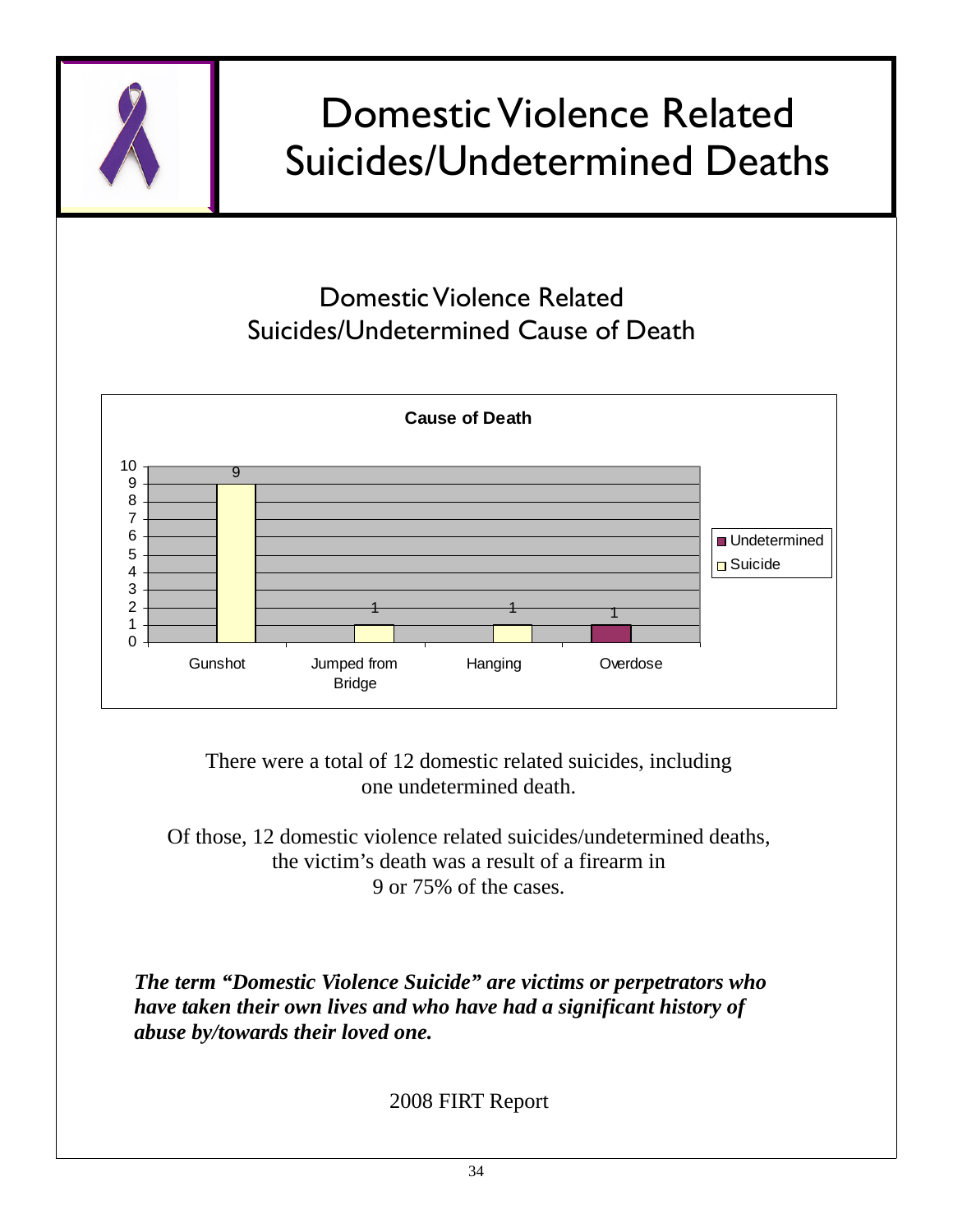

# Domestic Violence Related Suicides/Undetermined Deaths

### Domestic Violence Related Suicides/Undetermined Deaths - Location of Incident



There were 12 domestic related suicides/undetermined deaths.

Of the 12 deaths, 4 or 33% of the victims committed suicide in a family/friends' home.

*The term "Domestic Violence Suicide" are victims or perpetrators who have taken their own lives and who have had a significant history of abuse by/towards their loved one.*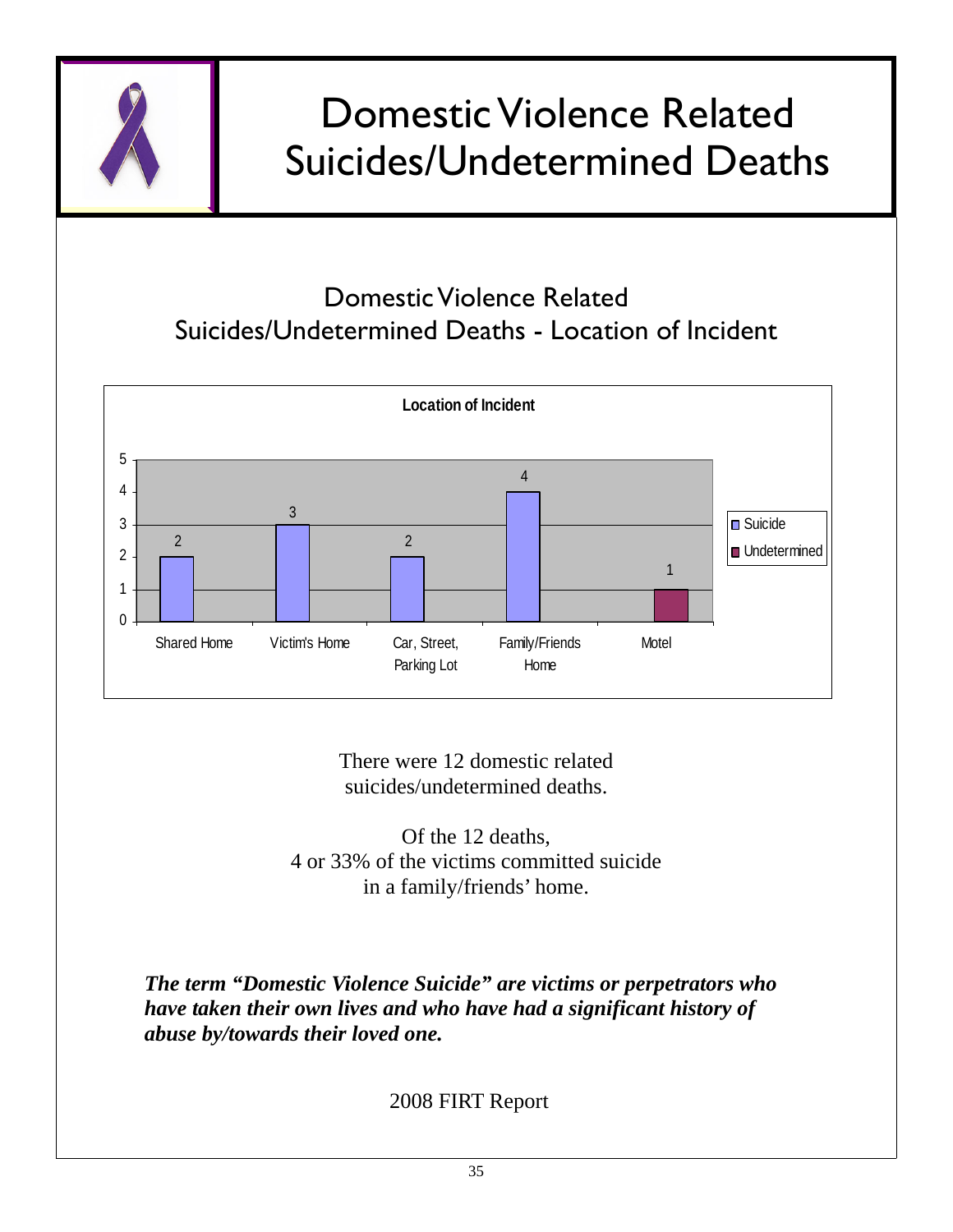

The ultimate purpose for reviewing domestic violence fatalities is to reduce the incidence of such deaths. At the end of each case review, following the presentation of information, team members are asked if they have any recommendations for improving the system response to domestic violence.

The 2007 FIRT Recommendations were sent to relevant agencies and organizations throughout the State. The Responses to those Recommendations are listed below in **BOLD.** 

The Domestic Violence Coordinating Council is extremely grateful to the participating agencies for their commitment towards the mission to improve the system's response to domestic violence. We are fortunate to have the high level of cooperation demonstrated by the agencies' response to the Fatal Incident Review Team's recommendations.

### **Courts**

*Recommendation:*

*Domestic violence intervention should be ordered for all convicted DV offenders, male and female.* 

#### **Superior Court Response:**

**The Superior Court judicial officers continue to consider this recommendation when sentencing convicted domestic violence offenders, male and female. It is noted that the Superior Court relies upon the Attorney General's office to identify domestic violence cases.**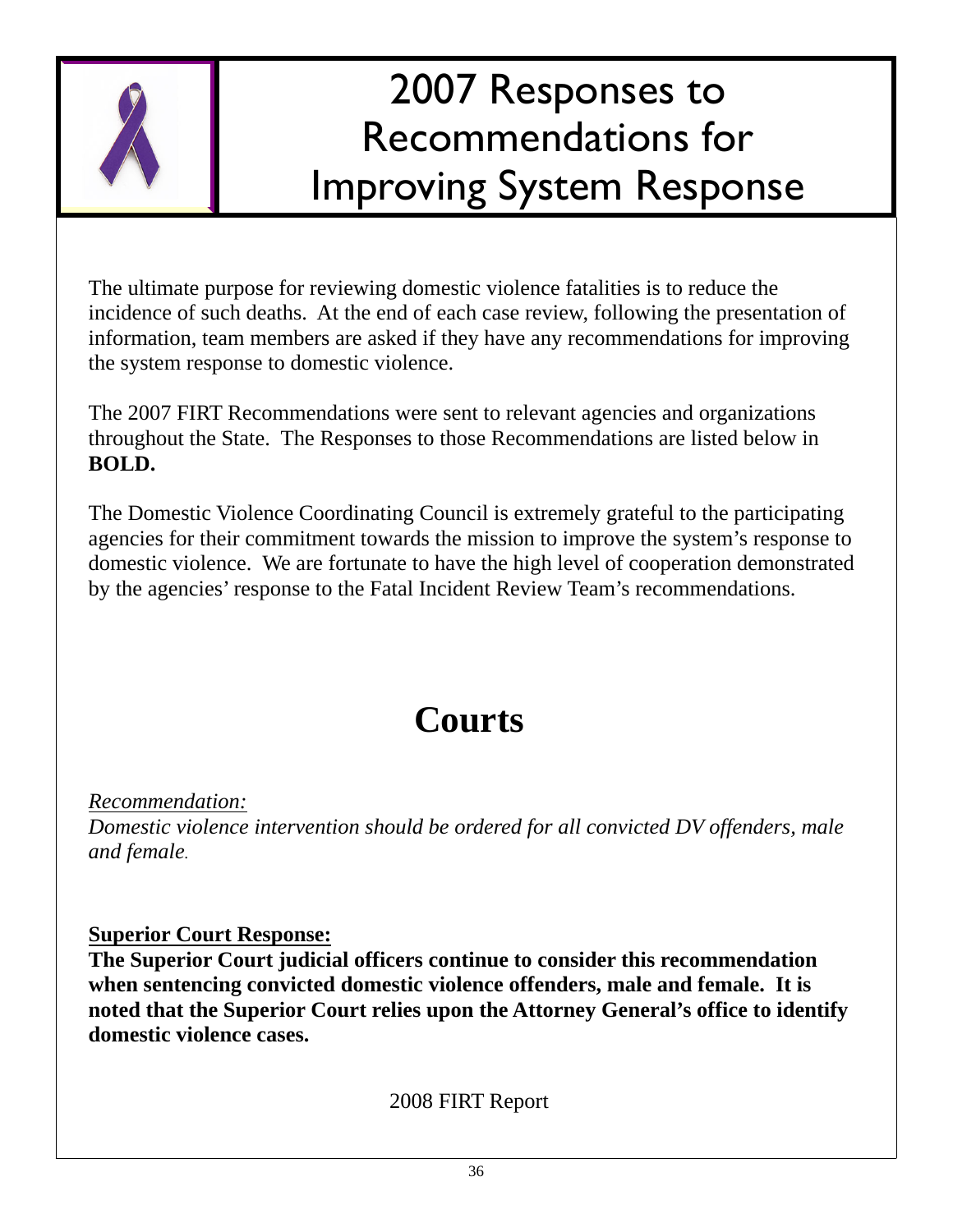

**Court of Common Pleas Response:**

**It is the position of the judges that it would be best left to the expertise of the DVCC's certified agencies as to the level of counseling and/or treatment required for any particular defendant. Consequently, it is suggested that all persons convicted of any domestic violence related offense be ordered to be evaluated by a DVCC certified agency and be required to complete any recommended counseling or treatment.** 

### **Family Court Response:**

**The Court generally orders DV intervention for convicted Domestic Violence offenders. The Court will continue to provide training and information to its Judges and Commissioners regarding DV intervention.** 

### *Recommendation:*

*Family Court should begin to track the basis for dismissals of PFA petitions following a hearing.* 

### **Family Court Response:**

**Currently, our automated systems are not equipped to collect data regarding the basis for dismissal of PFA petitions following a hearing. As new systems are implemented and/or modified, the Court will pursue collecting this data for the future.**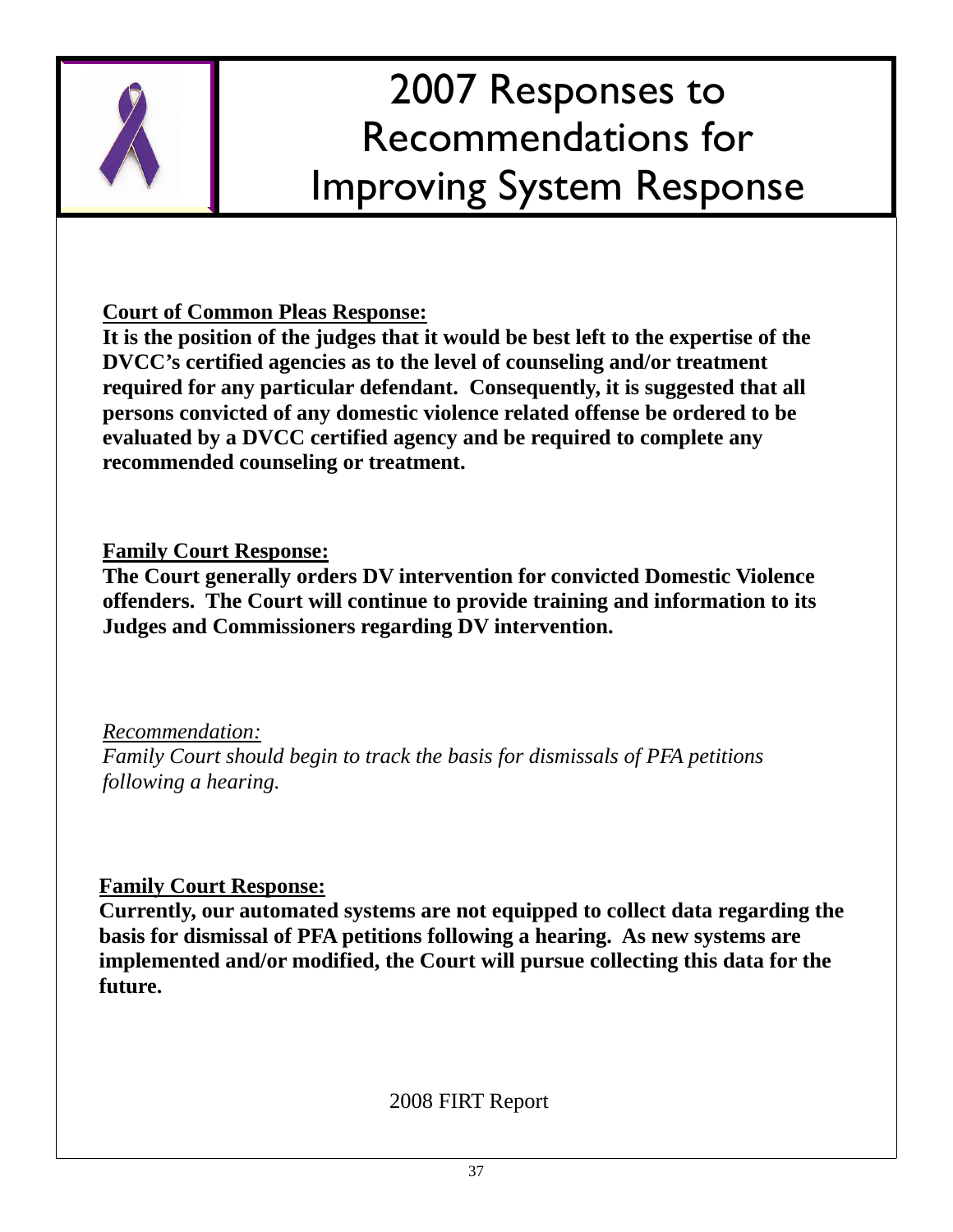

### Law Enforcement

*Recommendation*:

Law Enforcement should develop a policy for follow-up on 911 calls that are *disconnected.* 

**Delaware State Police Response:** 

**Delaware State Police currently have a 911 disconnect call policy. This policy is incorporated in the Delaware State Police Communication Sections PSAP Center SOP Manual. Specific reference in the policy deals directly with the disconnect calls from both hardwire and cellular calls placed to the PSAP through the 911 system. In each case, the 911 disconnected calls are followed up on at both the PSAP receiver end as well as by a uniformed trooper.** 

**New Castle County Police Response:**

**New Castle County Police Department currently implements that policy (Directive 81 and IOP for communication) as we respond to all 911 hang-up calls.** 

**Wilmington Police Department Response: It is the policy of WPD to follow-up on all 911 calls that are disconnected.**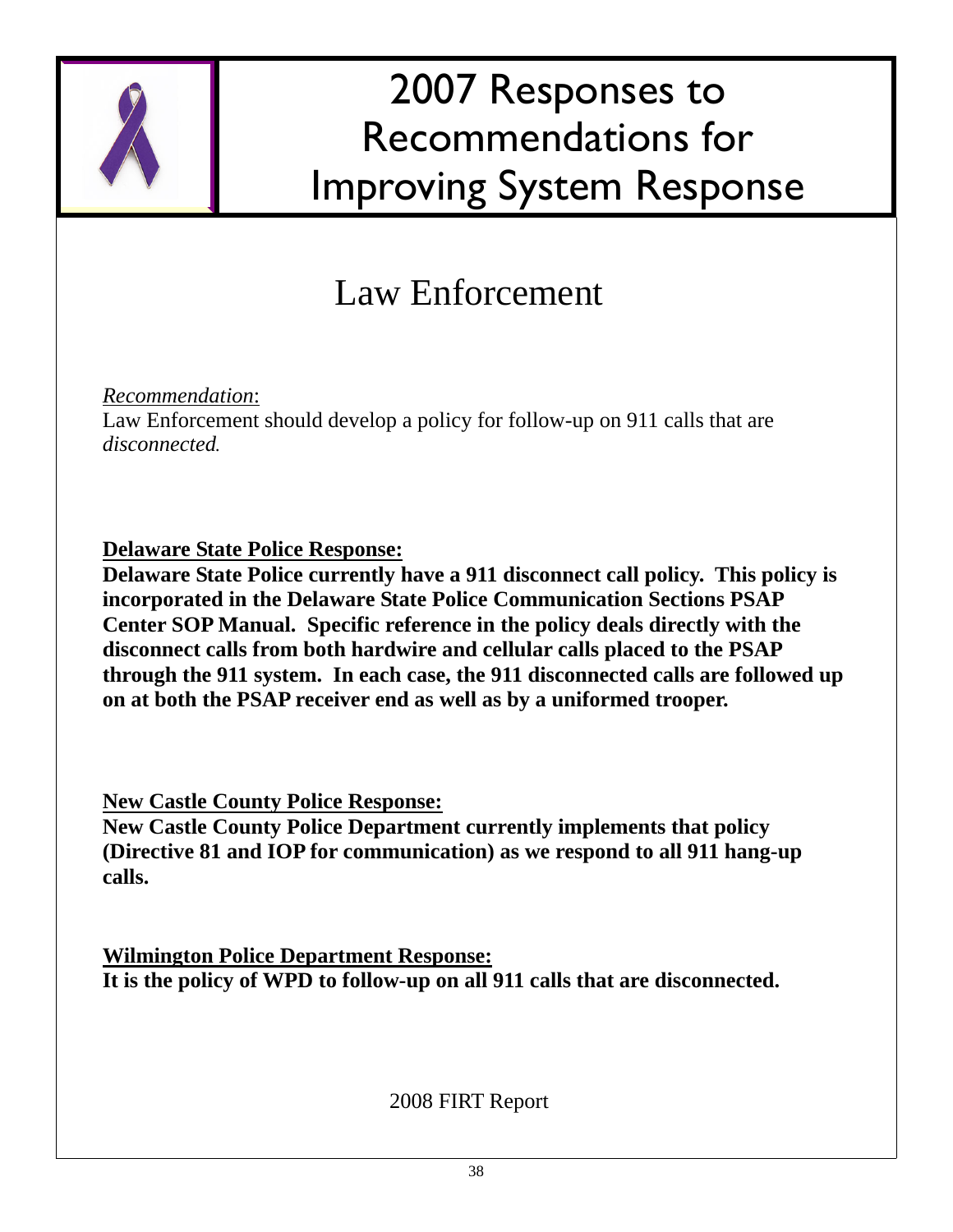

#### **Dover Police Department Response:**

**Respond to all 911 disconnects; a procedure that was implemented and is followed since the inception of the 911 program.** 

*Recommendation:*

*Law Enforcement agencies should, as a part of their Standard Operating Procedures, intake all suicides with the Attorney General's Office when there is a domestic violence history.* 

**Delaware State Police Response:** 

**The Delaware State Police currently conducts an internal review to determine whether any elements of a crime are present including, but not limited to, any offense committed under 11 Del.C. § 645, promoting suicide. As a matter of policy and procedure, the Attorney General's office is involved in any death investigation that has indications of foul play or criminal culpability. To address your concerns, Delaware State Police will modify their policies to include an Attorney General's intake for every suicide that has an indication of domestic violence history. In addition, Delaware State Police will promote this practice with the members of the Police Chiefs' Council.** 

**New Castle County Police Response:**

**New Castle County Police Department does routinely contact the Attorney General's Office for these types of cases.**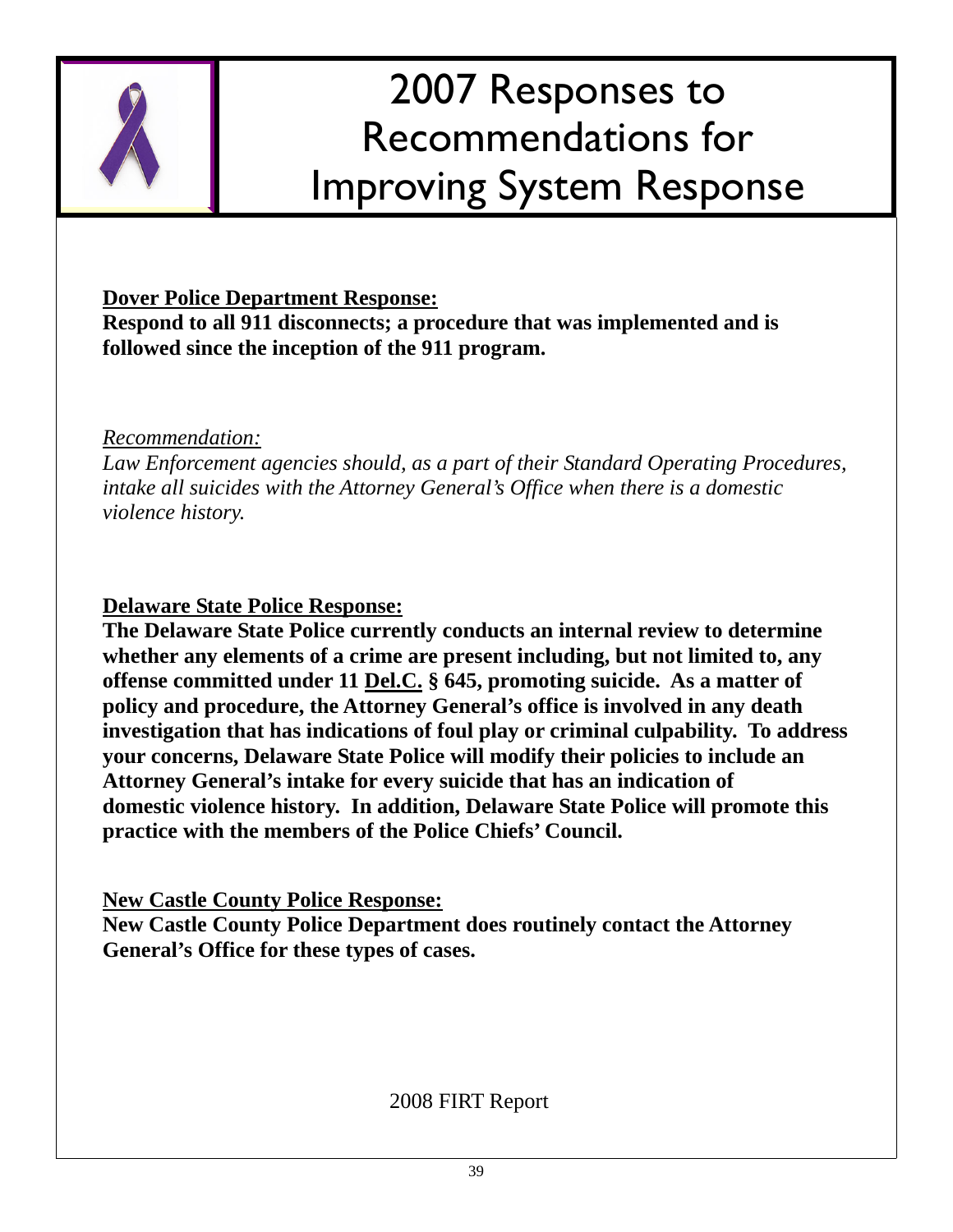

#### **Wilmington Police Department Response:**

**It is not the policy of the WPD to intake all suicides with the Attorney General's Office when there is a domestic violence history. However, the Coordinator of Victim Services reviews all suicide reports generated; if a history of domestic violence is present, it is then referred to the Domestic Violence Coordinator for follow up.** 

### **Dover Police Department Response:**

**Dover Police have implemented a policy in conjunction with the Department of Justice to intake Murder/Suicide where history of domestic violence is known.** 

*Recommendation: List all names of all children in household on intake forms*.

### **Delaware State Police Response:**

**Officers are currently required to list any children present during the incident. Officers are also required to list children residing in the household whether they are present or not during the incident. Furthermore, in an effort to improve services to children and families and establish guidelines for collaboration and communication, the Department of Services for Children, Youth and Their Families, Delaware Police Departments and the Department of Justice created a Memorandum of Understanding for this specific purpose. The Memorandum of Understanding requires law enforcement to notify DFS in certain situations. The Delaware State Police will continue to work within the guidelines established in the Memorandum of Understanding. The original Memorandum of Understanding was adopted in 1989 and was revised in November 1998. The MOU is currently under revision at this time.**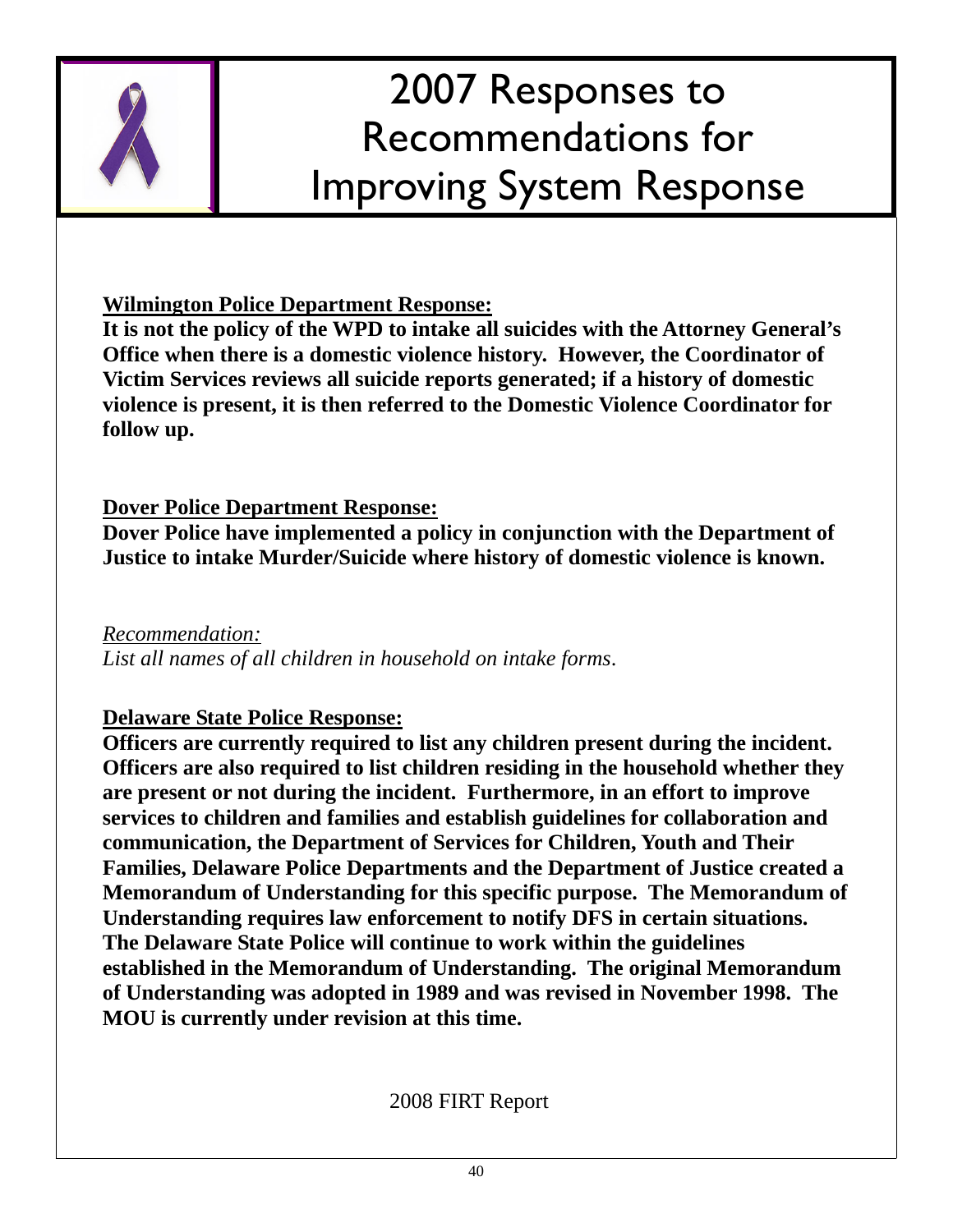

**New Castle County Police Department Response:**

**This has been a common practice of all patrol officers to list if there are any children that are either victims, witnesses, or even if they live in the residence (Directive 41, Domestic Violence).** 

### **Wilmington Police Department Response:**

**It is standard practice for WPD officers to include all children who are in the household during a domestic violence incident.** 

**Dover Police Department Response:** 

**Lists names of all children and individuals in the households on DV incident reports and it is also a procedure that was put into practice during the onset of Domestic Violence Reporting.** 

### Department of Justice

*Recommendation:*

*Department of Justice should (track) identify cases in which Extreme Emotional Distress (EED) defense is used as consideration in resolution of cases against battered victims.* 

### **Department of Justice Response:**

**The Department of Justice does identify cases in which the defense of Extreme Emotional Distress is used and considered in the resolution of a case. Last year, we provided Domestic Violence Coordinating Council with a list of such cases.**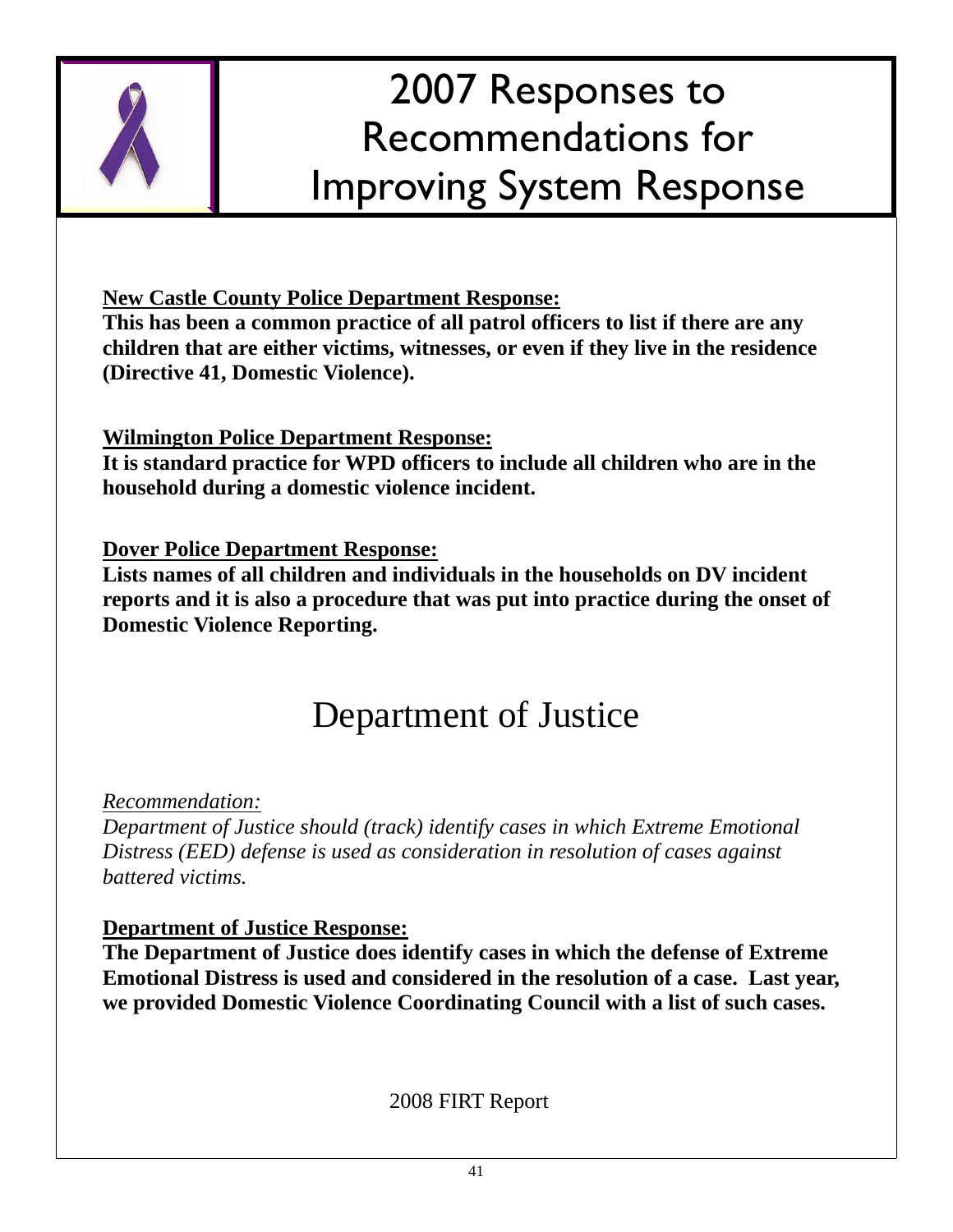

### Department of Justice

*Recommendation:*

*Charging decision in DV Homicide cases to preclude Extreme Emotional Distress (EED).* 

#### **Department of Justice Response:**

**The Department of Justice engages in extensive reviews of all homicide cases both prior to indictment and throughout the proceedings. While we cannot preclude a defense claim of Extreme Emotional Distress, we can and do undertake all necessary steps to combat unsound claims of Extreme Emotional Distress.** 

### Division of Family Services

#### *Recommendation:*

*Division of Family Services should formalize a policy/agreement for immediate Crisis Team intervention for children who witness DV homicides/suicides.* 

#### **Division of Family Services Response:**

**Based upon the urgency and request for immediate mental health services, the Division of Child Mental Health (DCMH) can provide an immediate assessment based on the individual needs of the child and in coordination with the investigating law enforcement agency and Division of Family Services. These services are available without the need for a policy or memorandum of agreement. Additionally, crisis intervention services are available to all Delaware residents regardless of income and insurance eligibility.**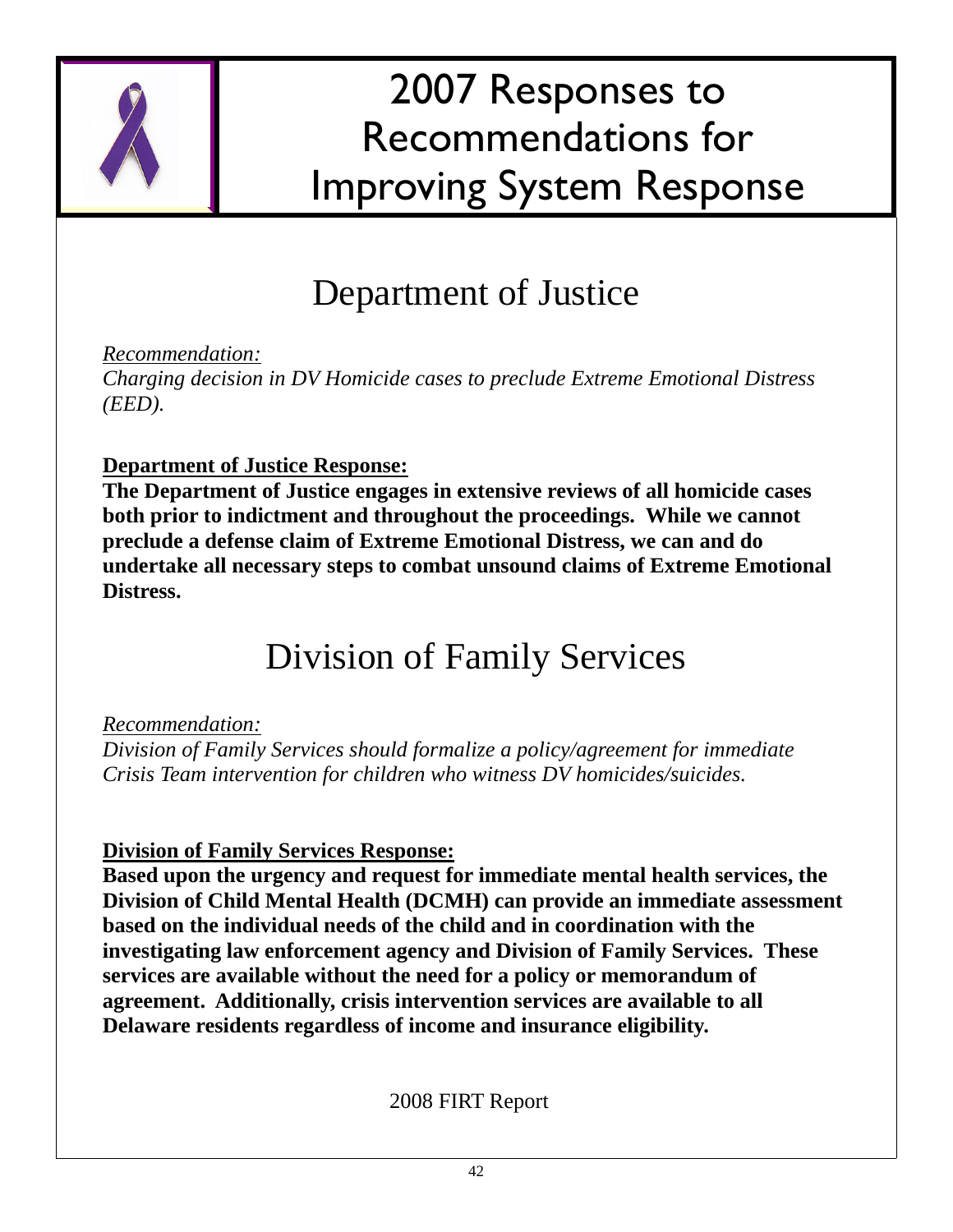

### Delaware Coalition Against Domestic Violence

*Recommendation:*

*The Delaware Coalition Against Domestic Violence and the DVCC should distribute DV resource information in collaboration with NCCPD and DSP to property managers.* 

**Delaware Coalition Against Domestic Violence Response:**

**DCADV's mission is to engage in domestic violence training, public information, advocacy and prevention efforts in Delaware. While we are able to make resources available to property managers upon request, we do not currently have the staffing or financial resources to provide for large scale distribution of resource information to all property managers in the state.** 

*Recommendation:*

*Recommend that the DCADV regularly contact residential service providers to offer training and technical assistance on developing protocols for dealing with domestic violence.* 

**Delaware Coalition Against Domestic Violence Response:**

**DCADV provides training and technical assistance on a per request basis to residential service providers. Again, we are not currently funded to engage in ongoing outreach, training and technical assistance efforts to all residential service providers in the state.**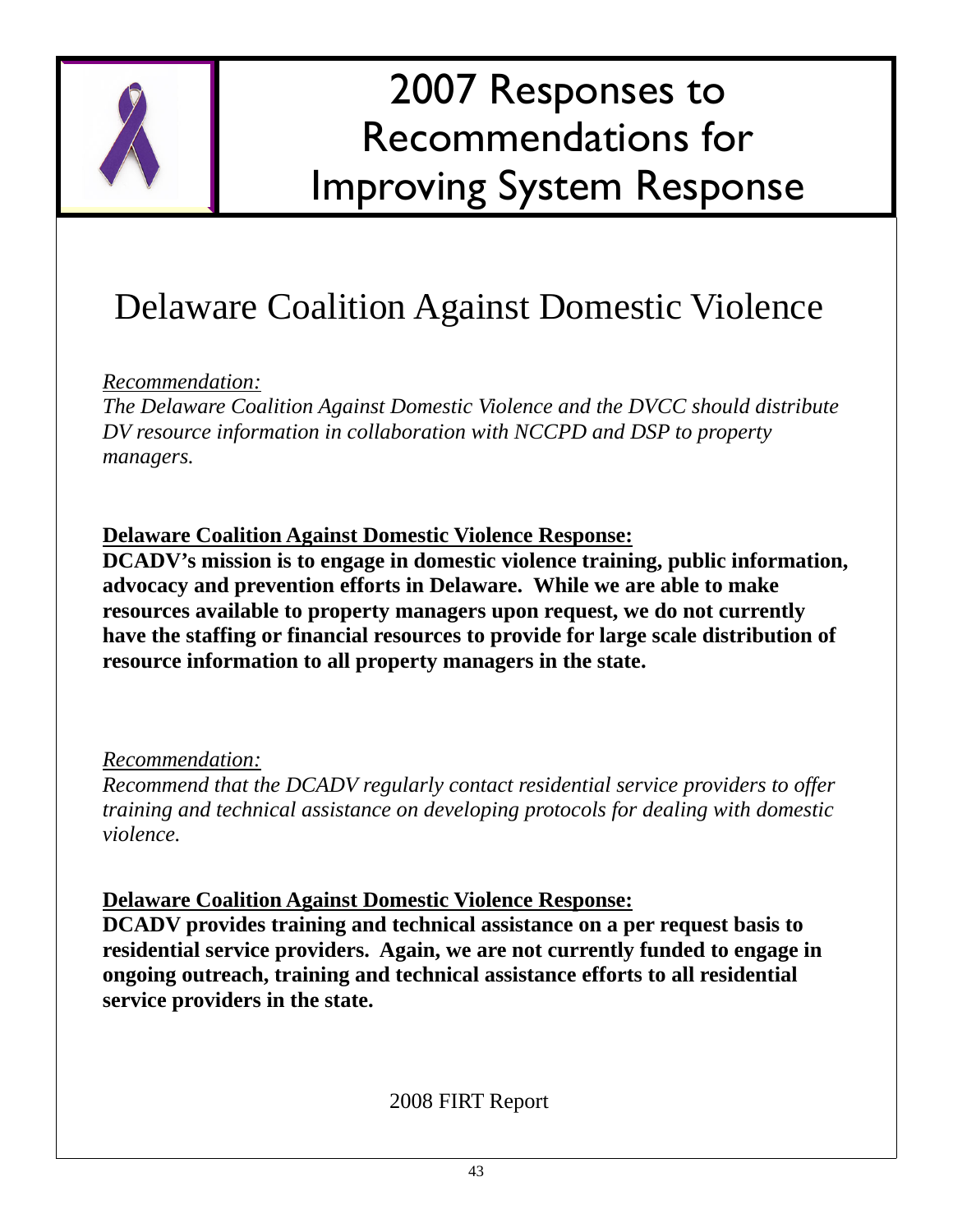

### Delaware Volunteer Legal Services (DVLS)

*Recommendation:*

*The Delaware Volunteer Legal Services (DVLS) should train a group of volunteer attorneys in conjunction with DVCC and The Office of the Child Advocate to represent the guardians of child survivors of domestic violence homicides.* 

**Delaware Volunteer Legal Services Response:**

**Delaware Volunteer Legal Services (DVLS) has scheduled a Continuing Legal Education seminar on representing guardians of child survivors of domestic violence in Family Court. The four-hour program will include a presenter from the DVCC, the Family Court and a private practitioner. We will also be inviting The Office of the Child Advocate representative to present as well.** 

### Domestic Violence Coordinating Council (DVCC)

*Recommendation: DVCC staff to review jury decision in DV cases with Extreme Emotional Distress Defense.* 

### **DVCC Response:**

**The Chairs and staff of the Fatal Incident Review Team met with the Attorney General to request case reviews. The DOJ reviewed domestic violence homicide cases that involved the use of Extreme Emotional Distress for the period 2000 through 2005. The resulting data was submitted to the Fatal Incident Review Team.**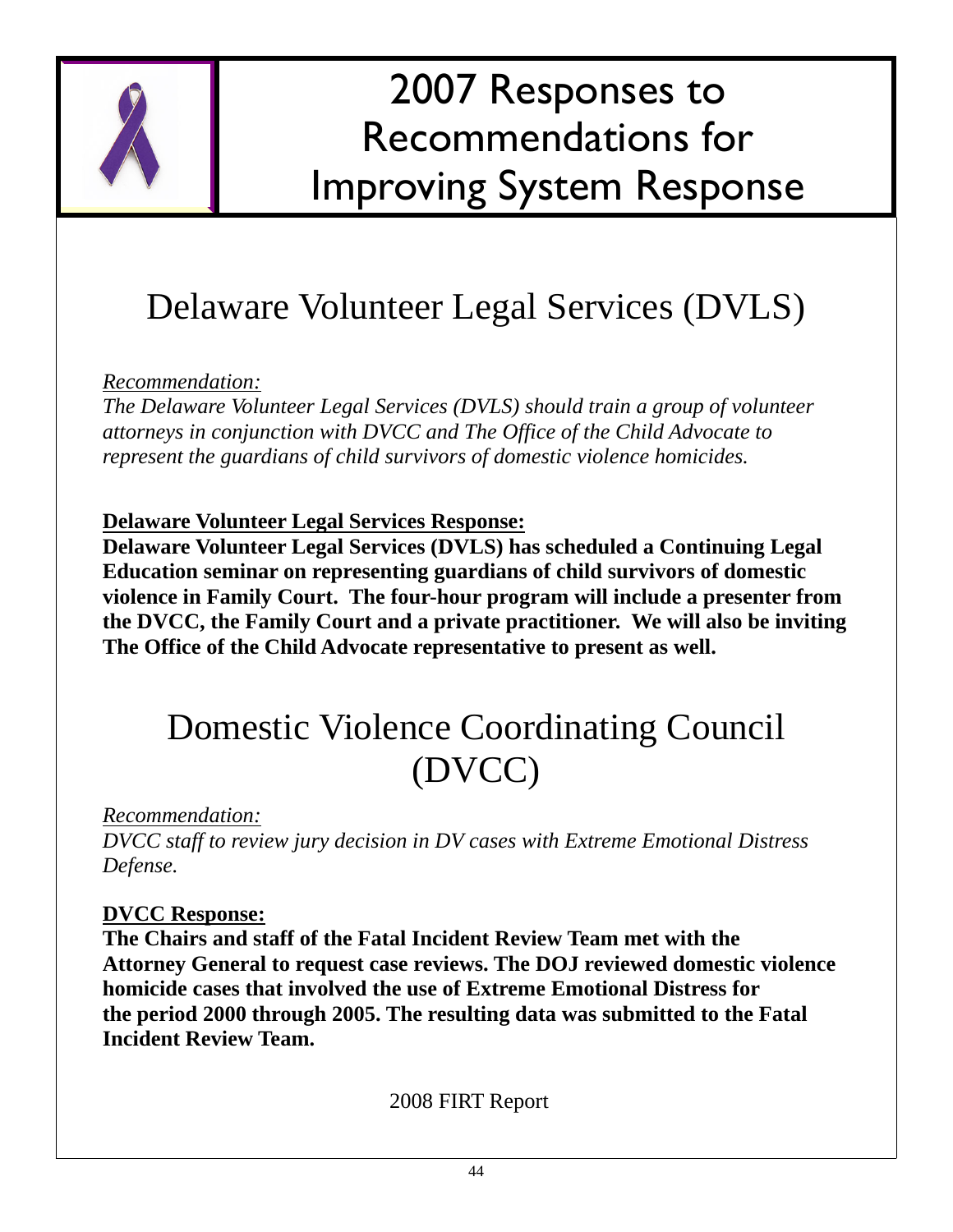

### Domestic Violence Coordinating Council (DVCC)

#### *Recommendation:*

*DVCC shall send a notice to all Chief/President Judges outlining the difference between Anger Control Counseling and Domestic Violence Intervention and recommending DV counseling.* 

#### **DVCC Response:**

**A notice was sent, from the Domestic Violence Coordinating Council to all Presiding Judges, regarding the differences between Anger Management and Domestic Violence Intervention. The list of DVCC Certified Domestic Violence Intervention Programs was sent along with the notice.** 

*Recommendation:*

*DVCC Legislative Subcommittee should review the Endangering the Welfare of a Child statute in regards to the definition of witness.* 

**DVCC Response: The recommendation was forwarded to the DVCC Legislative Subcommittee.**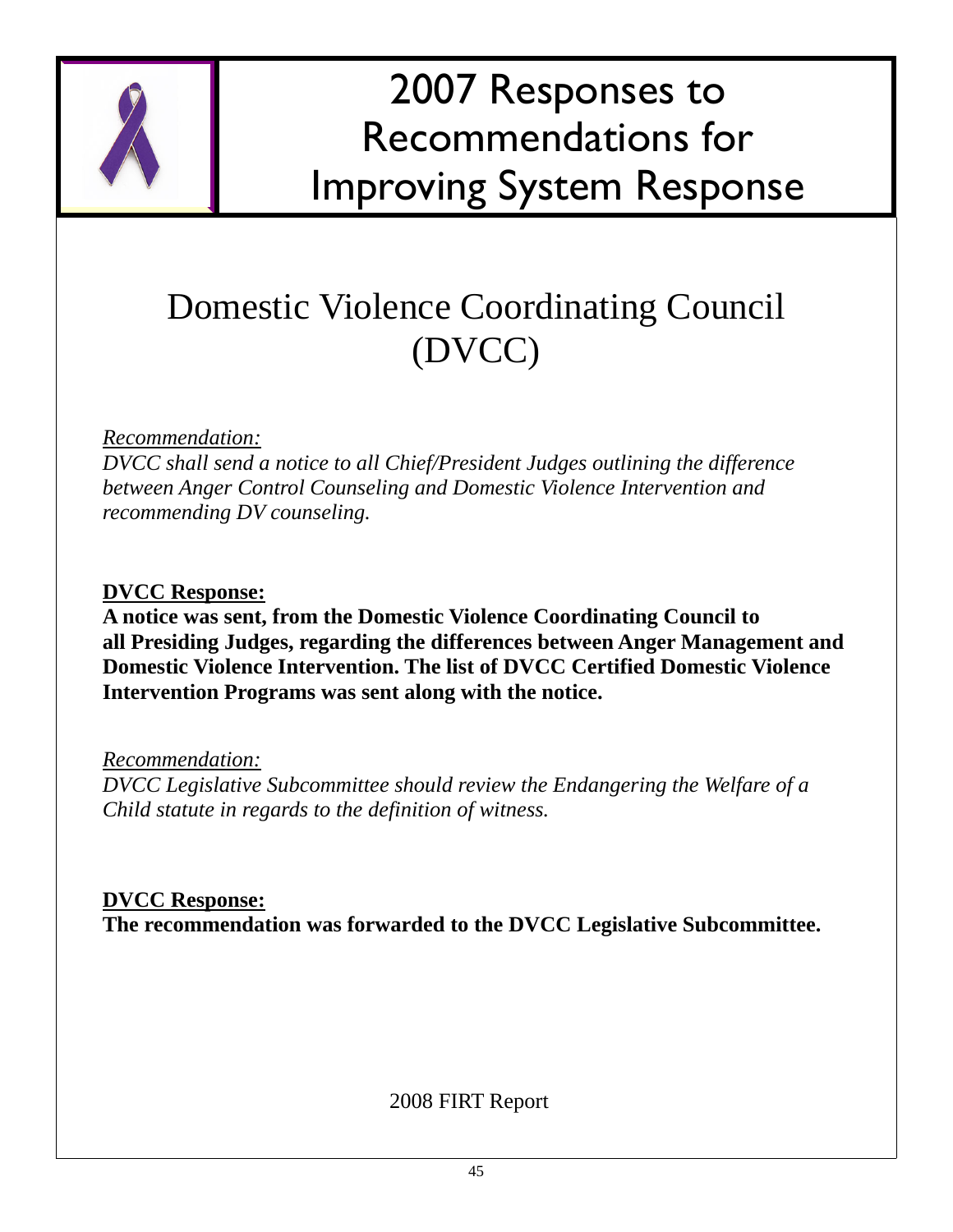

### Domestic Violence Coordinating Council (DVCC)

*Recommendation:*

*DVCC and the Delaware Coalition Against Domestic Violence should distribute DV resource information in collaboration with NCCPD and DSP to property managers.* 

### **DVCC Response:**

**In 2007 the Coordinating Council developed the Delaware Domestic Violence Resource Guide, to provide basic information on the dynamics of domestic violence and the resources available to assist victims. The DV Resource Guide can be downloaded from the agency website, www.dvcc.delaware.gov.** 

#### *Recommendation:*

*DVCC should better track DFS involvement in DV related Suicides and Homicides.* 

#### **DVCC Response:**

**The Fatal Incident Review Team currently reviews the facts and circumstances surrounding all domestic violence related deaths in Delaware. The Division of Family Services is notified prior to each fatality review and routinely submits files relevant to the case.** 

#### *Recommendation:*

*DVCC staff to research a DV court in Delaware and send a team to Bronx, N.Y., DV Court.* 

#### **DVCC Response:**

**The Domestic Violence Coordinating Council Chairs and Director, along with members of the VAWA Implementation Committee, visited the Bronx, N.Y., DV Court.**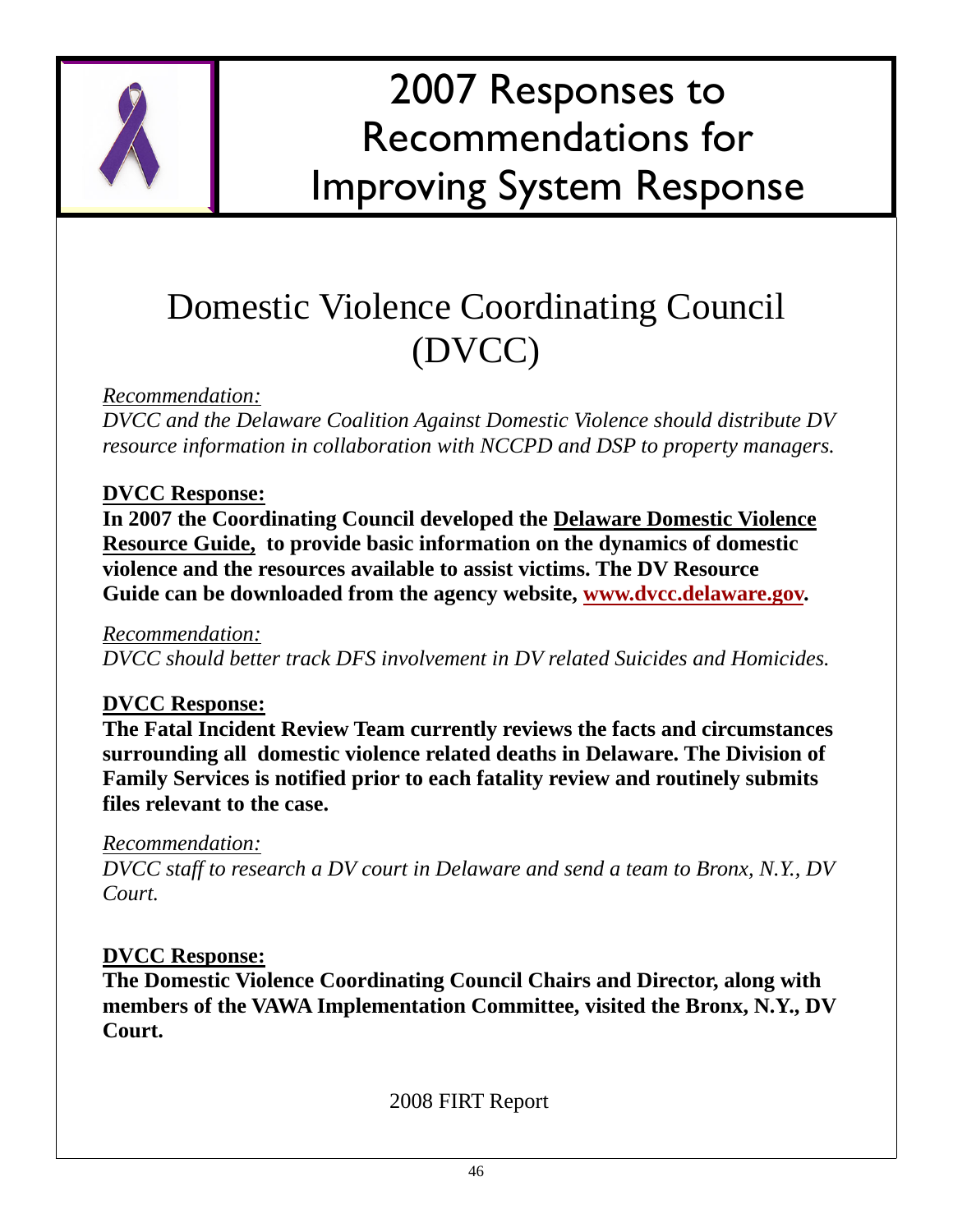

### Domestic Violence Coordinating Council (DVCC)

#### *Recommendation:*

*DVCC should work with DELJIS to develop a report to track family violence in Delaware, between adult children and their parents.* 

**DVCC Response: The DVCC Criminal Justice Subcommittee will work with DELJIS to develop a report to track family violence between adult children and their parents.** 

*Recommendation:*

*Contact the National Domestic Violence Fatality Review Initiative (NDVFRI) to request they include the topic of Extreme Emotional Distress defense issue in future training.* 

**DVCC Response:**

**The Coordinating Council has forwarded the request to the National Domestic Violence Fatality Review Initiative (NDVFRI) that they include the use of the Extreme Emotional Distress Defense in future trainings.**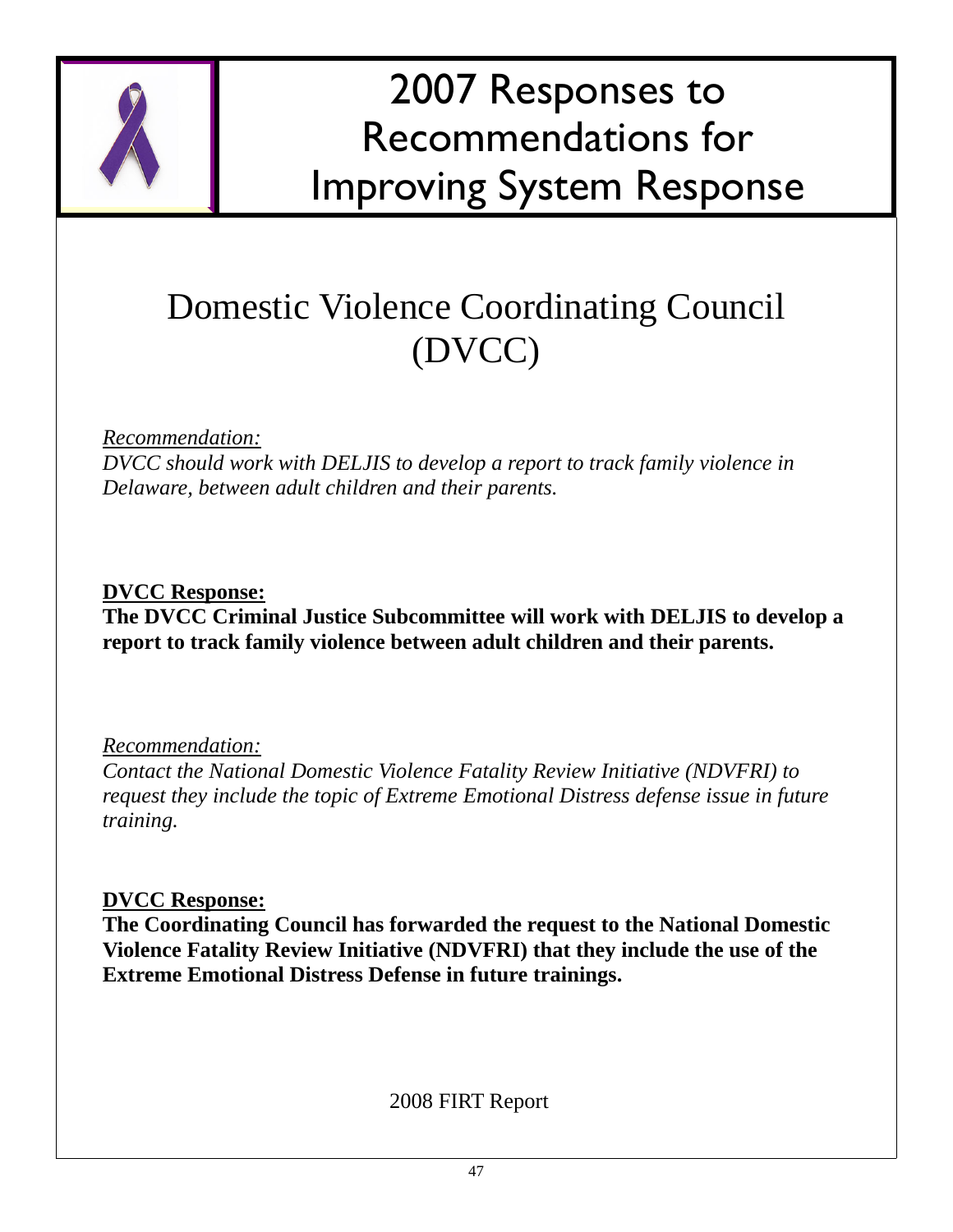

### Domestic Violence Coordinating Council (DVCC)

#### *Recommendation:*

*The Chairs of the DVCC and Fatal Incident Review Team should meet with the Attorney General to discuss tracking the use of Extreme Emotional Distress Defense in domestic violence homicide cases.* 

#### **DVCC Response:**

**The Chairs and staff of the Fatal Incident Review Team met with the Attorney General to request case reviews. The DOJ reviewed domestic violence homicide cases that involved the use of Extreme Emotional Distress for the period 2000 through 2005. The resulting data was submitted to the Fatal Incident Review Team.** 

#### *Recommendation:*

*DVCC Legislative Subcommittee should draft a rebuttable presumption against custody or visitation to an individual who has caused the death of the other parent or household member.* 

**DVCC Response: The recommendation was forwarded to the DVCC Legislative Subcommittee**.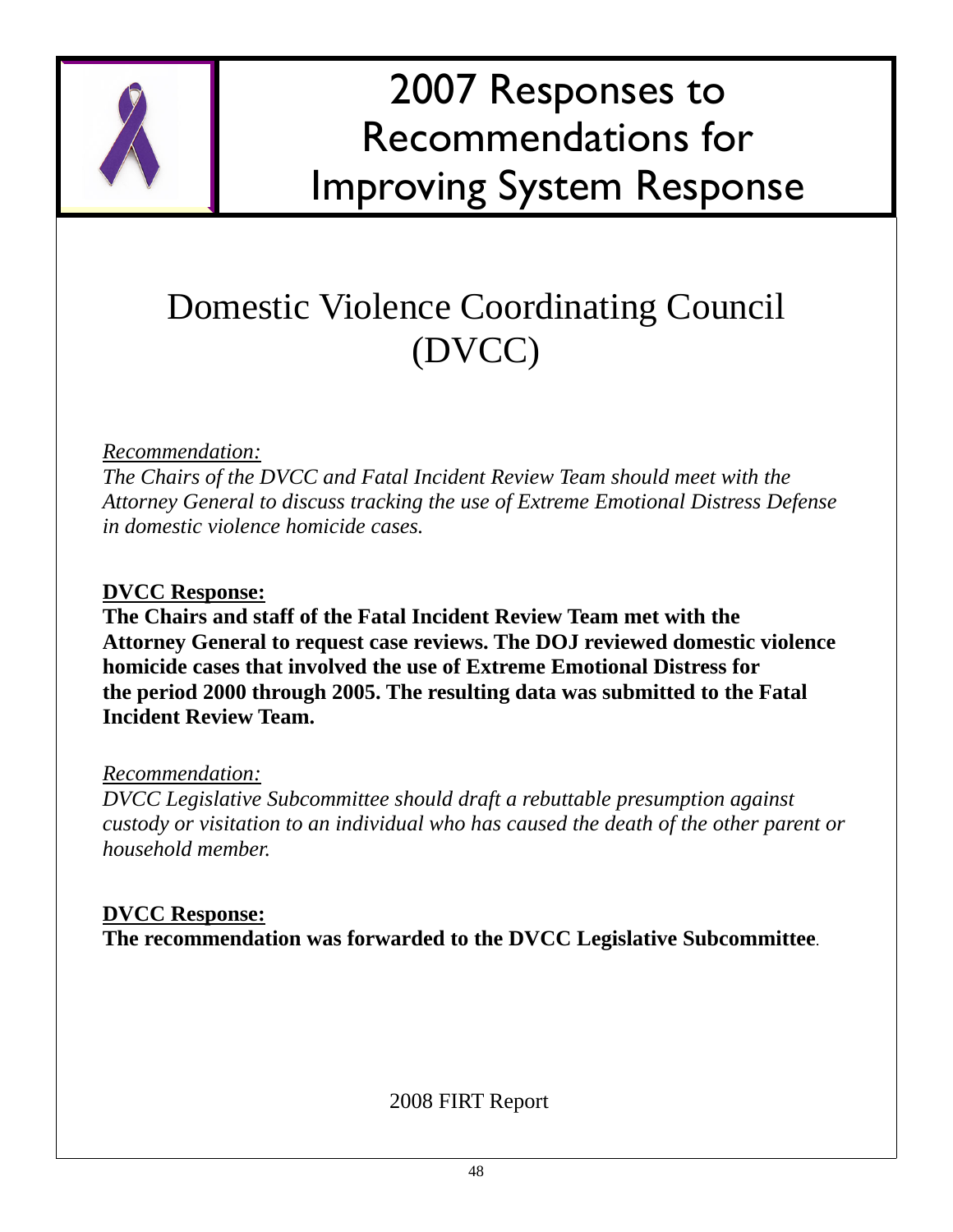

### Domestic Violence Coordinating Council (DVCC)

#### *Recommendation:*

*DVCC Legislative Subcommittee should draft legislation indicating that the standard to terminate a guardianship is in the best interest of the child.* 

**DVCC Response: The recommendation was forwarded to the DVCC Legislative Subcommittee.** 

*Recommendation:*

*DVCC should review Delaware's Risk Assessment tools, coordinate the information that each system gathers, and explore the possibility that the risk assessment be incorporated in the integrated computer system developed by the Grants to Encourage Arrest. The Council should revisit the recommendations from the report, An Evaluation of the Domestic Violence Risk Assessment, written by Byron Johnson and Neil Websdale in July 2002.* 

**DVCC Response: The DVCC Criminal Justice Subcommittee will be asked to review the recommendations of Byron Johnson and Neil Websdale.**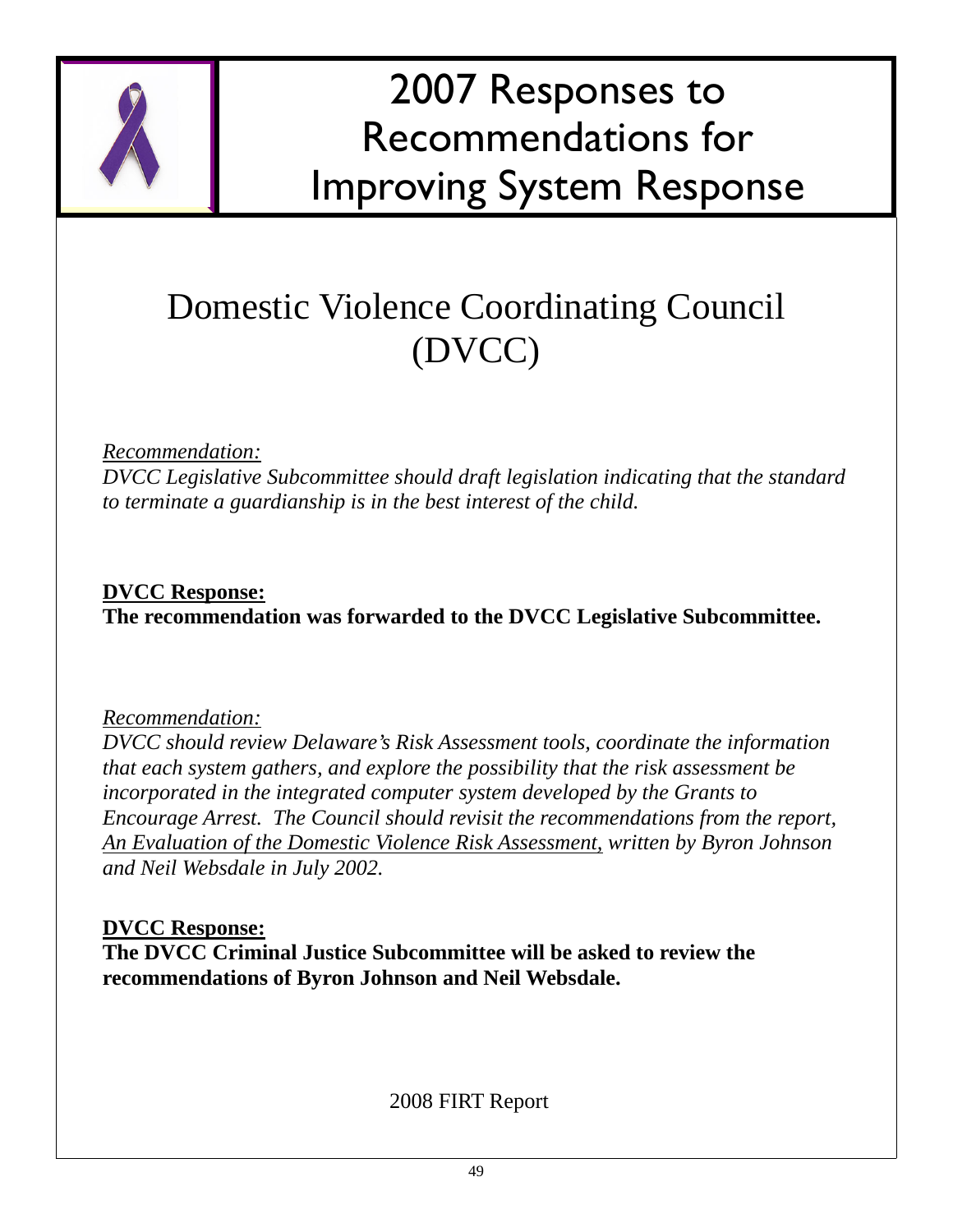

### Fatal Incident Review Team (FIRT)

*Recommendation:*

*FIRT Co-Chairs should meet informally with the Presiding Judges of the Court to discuss having dedicated DV Judicial Officers.* 

**FIRT Response:**

**The Fatal Incident Review Team Co-Chairs and staff will schedule a meeting with Presiding Judges of the Court to discuss having dedicated DV Judicial Officers.**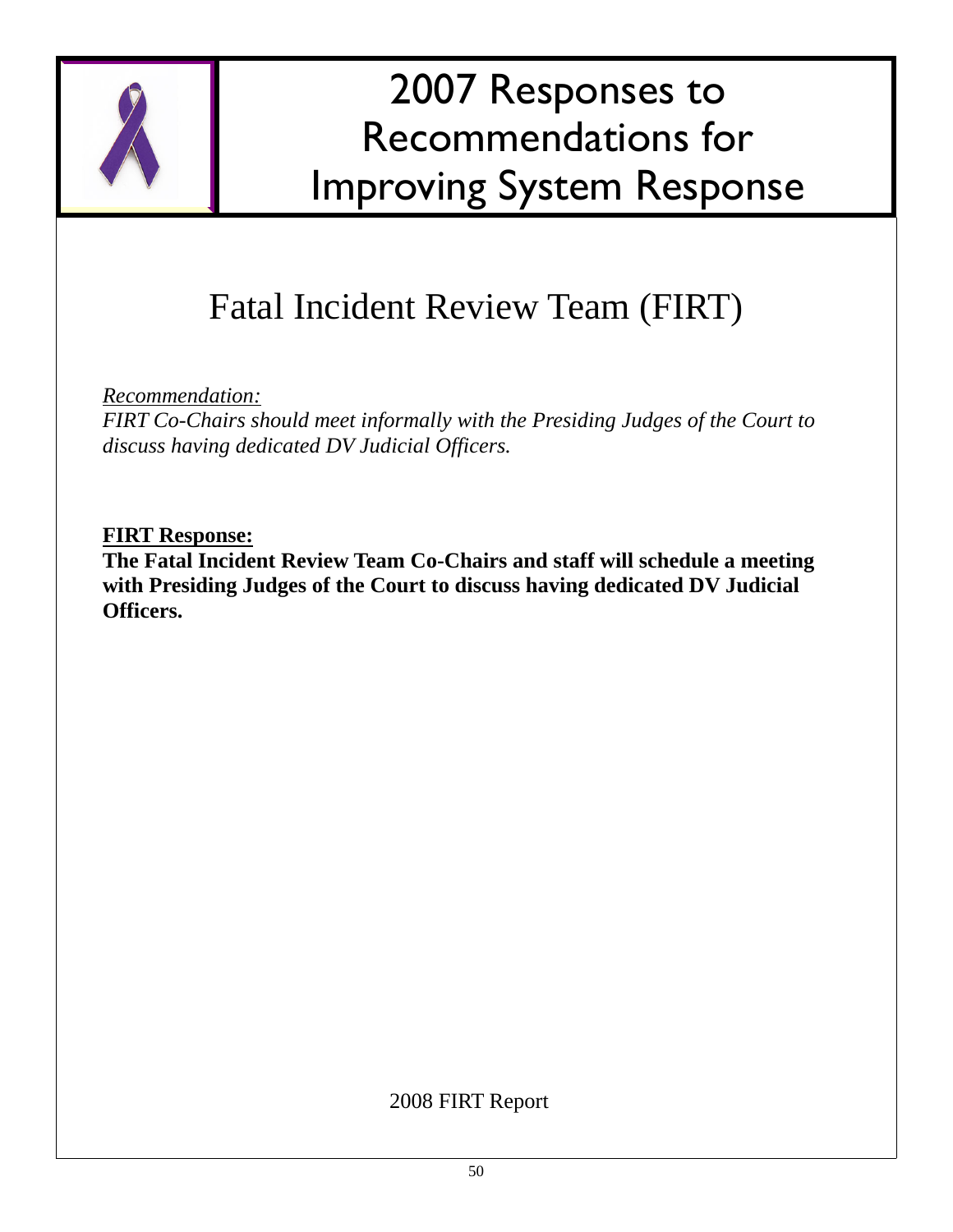

Domestic Violence/Rape Crisis 24-Hour Hotline Numbers

### **New Castle County**

Domestic Violence 302-762-6110

Rape Crisis 302-761-9100

### **Northern Kent County**

Domestic Violence 302-678-3886

### **Kent and Sussex Counties**

Domestic Violence 302-422-8058

Rape Crisis 800-262-9800

Abriendo Puertas 302-745-9874